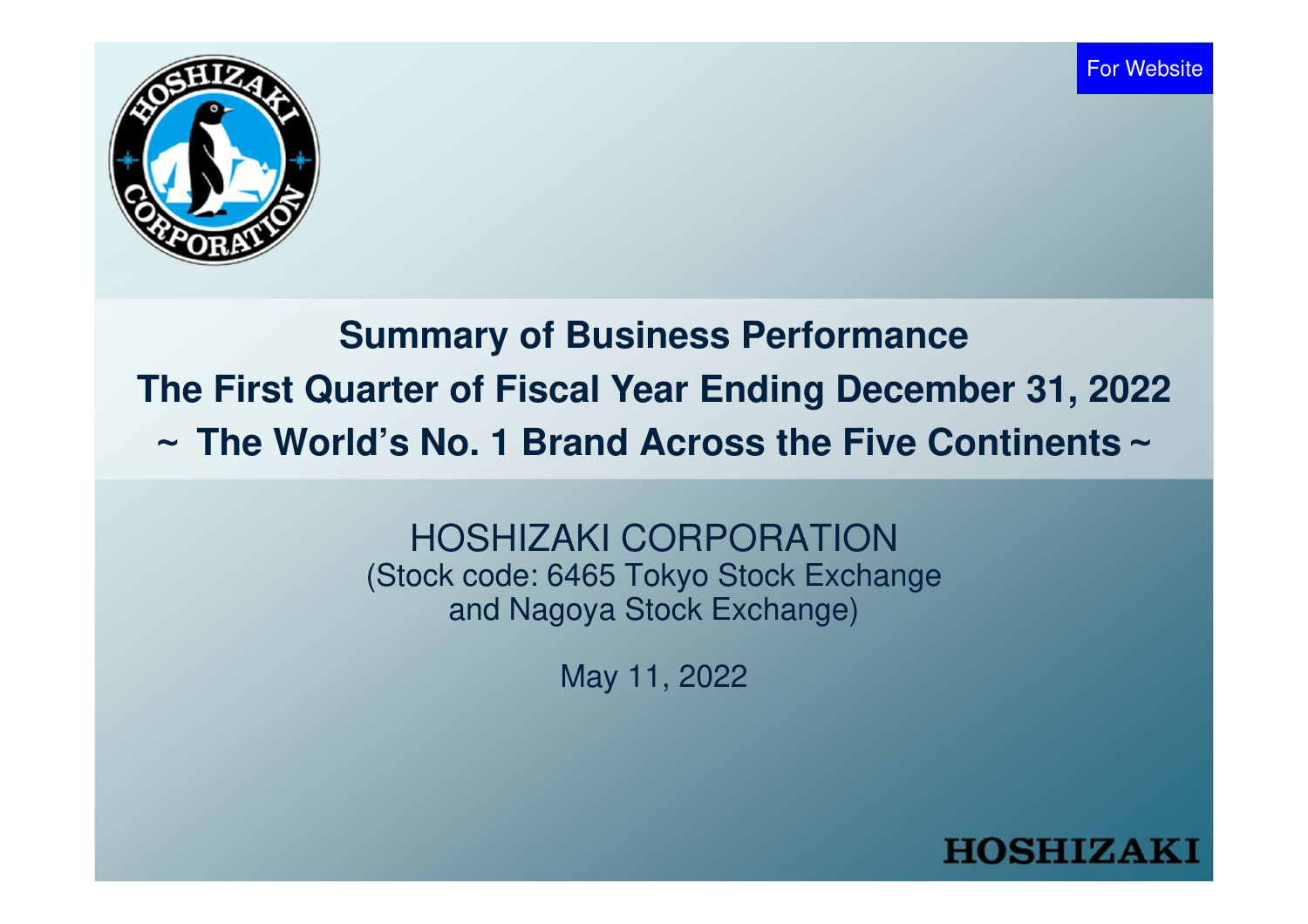- **. Financial Results for FY 2022 1Q : P.2-14**
- **. Key Factors of Financial Results for FY 2022 1Q : P.16-22**
- **. Business Forecast for FY 2022 : P.23-25**
- **. Company Profile and Overview of Business : P.26-31**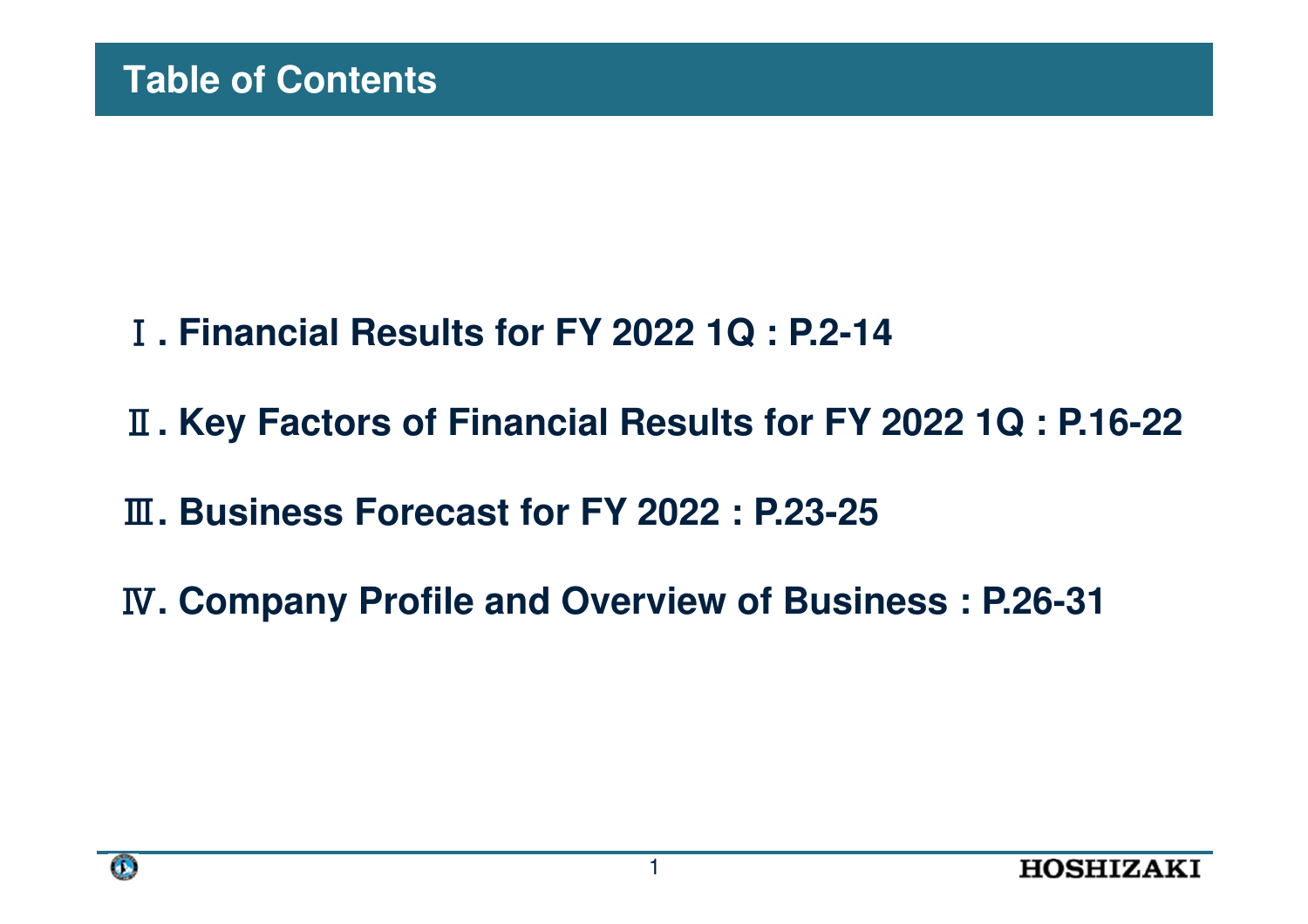

# **. Financial Results for FY 2022 1Q**

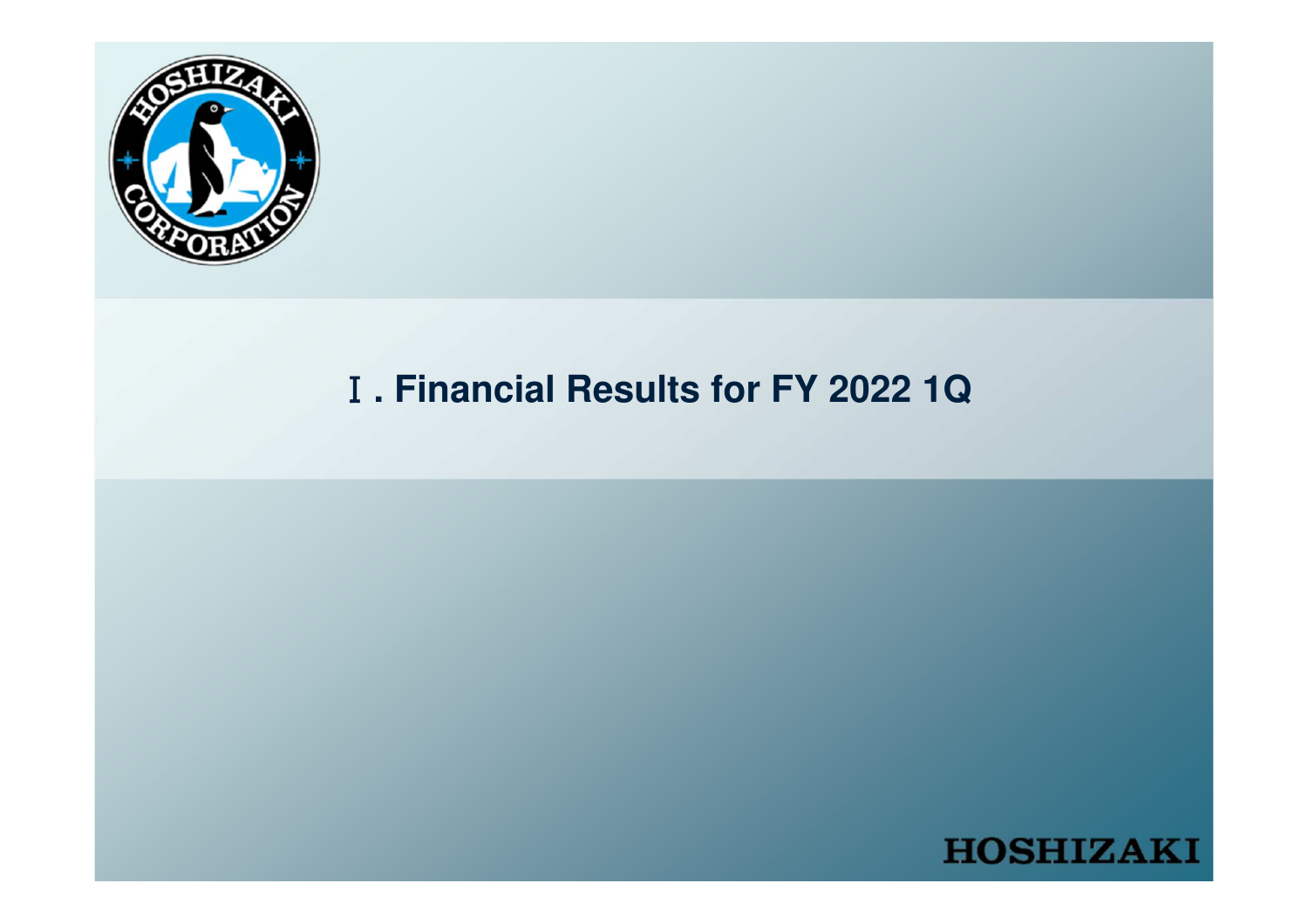# **Foreign Exchange Rates**

|                          | FY 2021<br>3 months ('21/1-3) |                  |                      | FY 2022<br>3 months ('22/1-3) | Forecast of FY 2022<br>Feb. 9th, 2022 |                  |  |
|--------------------------|-------------------------------|------------------|----------------------|-------------------------------|---------------------------------------|------------------|--|
|                          | Average<br>of period          | End<br>of period | Average<br>of period | End<br>of period              | Average<br>of period                  | End<br>of period |  |
| <b>US dollar</b>         | 106.0                         | 110.7            | 116.3                | 122.3                         | 110.0                                 | 110.0            |  |
| Pound                    | 146.2                         | 152.2            | 155.9                | 160.8                         | 155.0                                 | 155.0            |  |
| <b>Euro</b>              | 127.8                         | 129.8            | 130.4                | 136.7                         | 130.0                                 | 130.0            |  |
| Singapore dollar         | 79.5                          | 82.2             | 85.9                 | 90.4                          | 83.0                                  | 83.0             |  |
| Chinese yuan             | 16.3                          | 16.8             | 18.3                 | 19.2                          | 17.1                                  | 17.1             |  |
| Denmark krone            | 17.1                          | 17.4             | 17.5                 | 18.3                          | 17.9                                  | 17.9             |  |
| Taiwan dollar            | 3.7                           | 3.8              | 4.1                  | 4.2                           | 3.9                                   | 3.9              |  |
| Hong Kong dollar         | 13.6                          | 14.2             | 14.9                 | 15.6                          | 14.1                                  | 14.1             |  |
| Indian rupee             | 1.46                          | 1.52             | 1.56                 | 1.63                          | 1.51                                  | 1.51             |  |
| South Korean won         | 0.0953                        | 0.0978           | 0.0966               | 0.1013                        | 0.0976                                | 0.0976           |  |
| <b>Brazillian real</b>   | 19.3                          | 19.4             | 22.3                 | 25.8                          | 20.8                                  | 20.8             |  |
| <b>Indonesian Rupiah</b> | 0.0075                        | 0.0077           | 0.0081               | 0.0086                        | 0.0077                                | 0.0077           |  |
| Thai Baht                | 3.5                           | 3.5              | 3.5                  | 3.6                           | 3.5                                   | 3.5              |  |
| Malaysia Ringgito        | 26.0                          | 26.6             | 27.7                 | 29.1                          | 26.5                                  | 26.5             |  |
| <b>Viet Nam Dong</b>     | 0.0045                        | 0.0047           | 0.0050               | 0.0052                        | 0.0047                                | 0.0047           |  |
| <b>Philippine Peso</b>   | 2.22                          | 2.30             | 2.27                 | 2.37                          | 2.30                                  | 2.30             |  |

 $\bullet$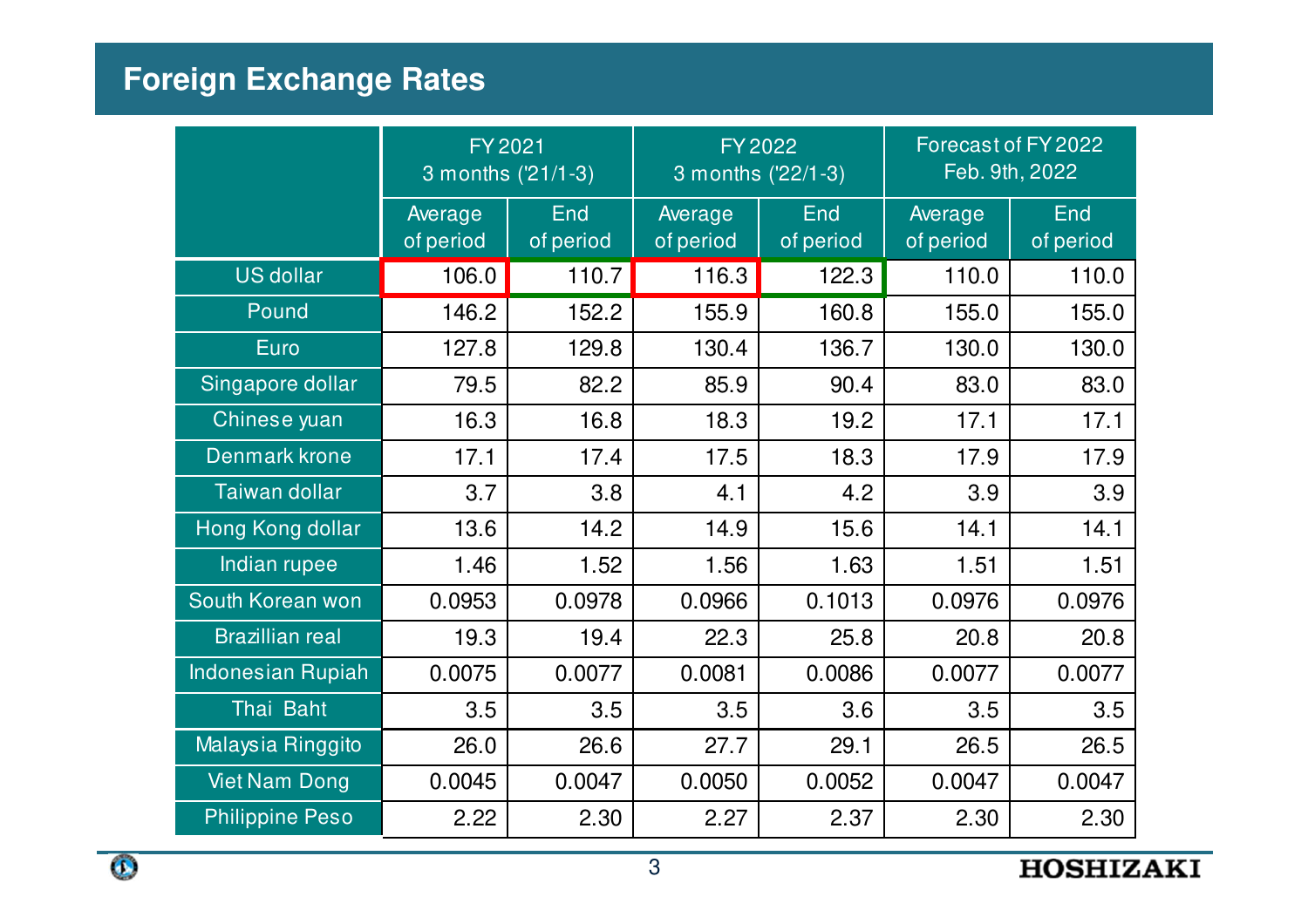# **2022 Summary of Financial Results for FY 2022 1Q**

#### ■**Sales : 72.5 billion yen** (increased 5.8% year-on-year)<br>□ Japan : 44.3 billion yen (decreased 5.6%)  $\Box$  Japan: 44.3 billion ven □ Japan : 44.3 billion yen (decreased 5.6%)<br>□ Overseas : 28.2 billion yen (increased 30.7%) Overseas : 28.2 billion yen (increased 30.7%) Overseas sales ratio : 38.9% (increased 7.4pt) \*Calculated based on reporting segments: "Americas" and "Europe and Asia" $\Box$  Japan: Despite of the sales have increased in restaurant market, the sales have decreased in non-restaurant □Overseas: The sales have increased considerably in all regions due to continuous demand recovery caused by ■**Operating Income : 6.8 billion yen (decreased 11.9%)** Operating income margin : 9.4%<br>
□ Japan : 4.7 billion yen (decreased 22.5%) Operating income margin : 10.7% □(decreased 22.5%) Operating income margin:  $10.7%$ □ Overseas : 2.3 billion yen (increased 23.9%) Operating income margin:8.2% \*Calculated based on reporting segments: "Americas" and "Europe and Asia" $\Box$  Profit decreased due to the impact of worsening profitability caused by the global rise in material and logistics costs, ■ **Ordinary Income : 11.4 billion yen (increased 1.6%)** □ Foreign exchange gains of 4.3 billion yen from deposits in foreign currencies were recorded as non-operating income.<br>(3.3 billion ven of foreign exchange gains were recorded in the previous fiscal vear.) (3.3 billion yen of foreign exchange gains were recorded in the previous fiscal year.)■ **Profit Attributable to Owners of Parent : 7.9 billion yen (increased 1.5%)** market because of the difficulty of procuring of electric parts including semiconductors, production delay caused by insulation materials shortage for refrigerators. Also, There was impact of decreasing revenue about 1.4 billion yen by the application of "Accounting Standard for Revenue Recognition"economic conditions improvement. etc. As for in Japan, there was impact of decreasing revenue about 330 million yen by the application of "AccountingStandard for Revenue Recognition"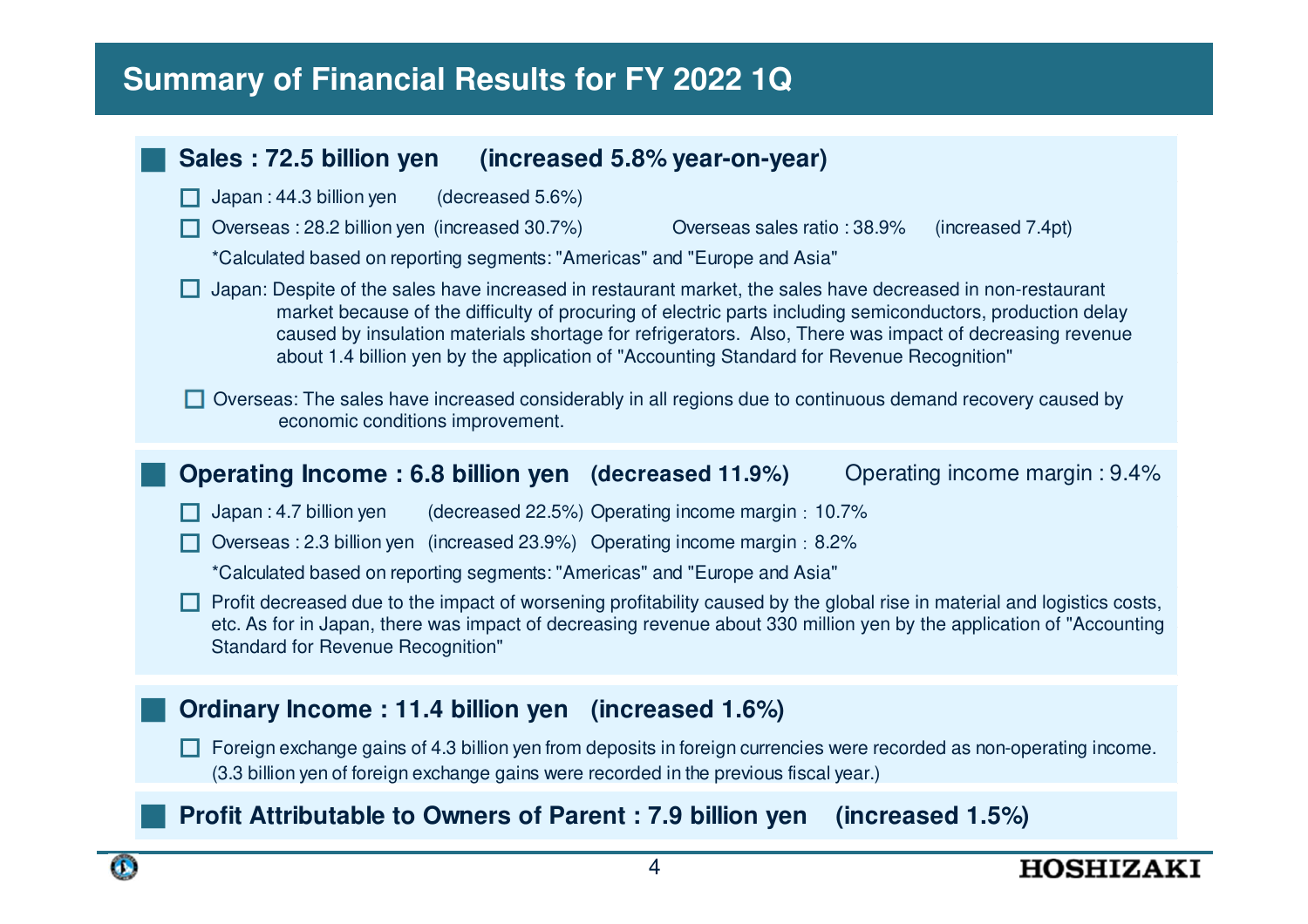# 連結損益計算書**Consolidated Business Performance**

|                                                 | FY 2021<br>3 months results           |                    | FY 2022<br>3 months results           |                    |                                |                                    |  |  |
|-------------------------------------------------|---------------------------------------|--------------------|---------------------------------------|--------------------|--------------------------------|------------------------------------|--|--|
|                                                 | <b>Amount</b><br>(Millions<br>of yen) | Percentage<br>(% ) | <b>Amount</b><br>(Millions<br>of yen) | Percentage<br>(% ) | Change<br>(Millions<br>of yen) | Year-on-year<br>Percentage<br>(% ) |  |  |
| <b>Sales</b>                                    | 68,556                                | 100.0              | 72,561                                | 100.0              | $+4,005$                       | 105.8                              |  |  |
| Cost of sales                                   | 43,032                                | 62.8               | 46,505                                | 64.1               | $+3,472$                       | 108.1                              |  |  |
| <b>Gross profit</b>                             | 25,523                                | 37.2               | 26,056                                | 35.9               | $+532$                         | 102.1                              |  |  |
| Selling, general and<br>administrative expenses | 17,801                                | 26.0               | 19,253                                | 26.5               | $+1,452$                       | 108.2                              |  |  |
| Operating income                                | 7,722                                 | 11.3               | 6,802                                 | 9.4                | $-919$                         | 88.1                               |  |  |
| Ordinary income                                 | 11,297                                | 16.5               | 11,481                                | 15.8               | $+183$                         | 101.6                              |  |  |
| Profit attributable<br>to owners of parent      | 7,790                                 | 11.4               | 7,906                                 | 10.9               | $+116$                         | 101.5                              |  |  |

Œ

**HOSHIZAKI**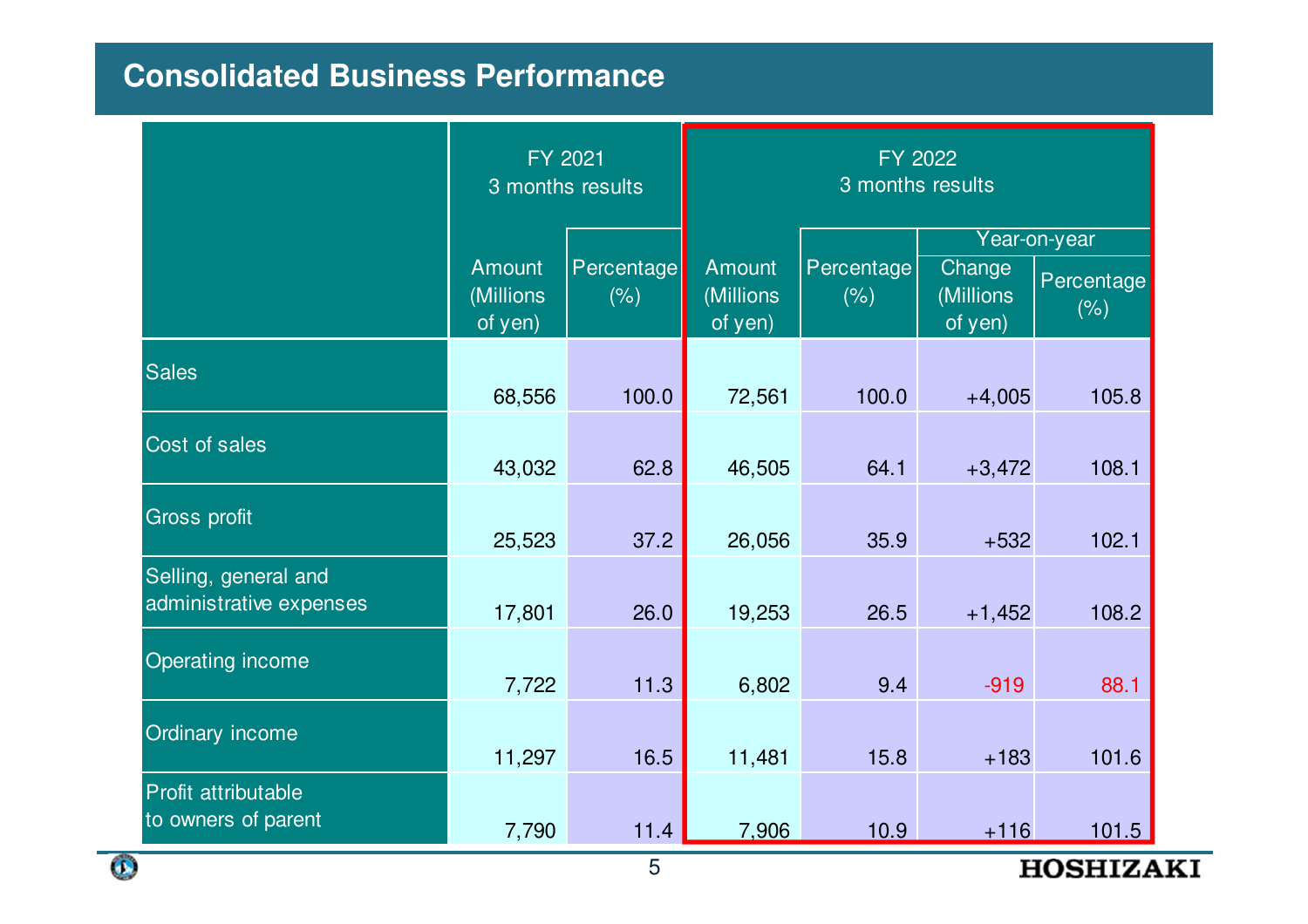# **Factors for Change in Consolidated Sales by Japan and Overseas**



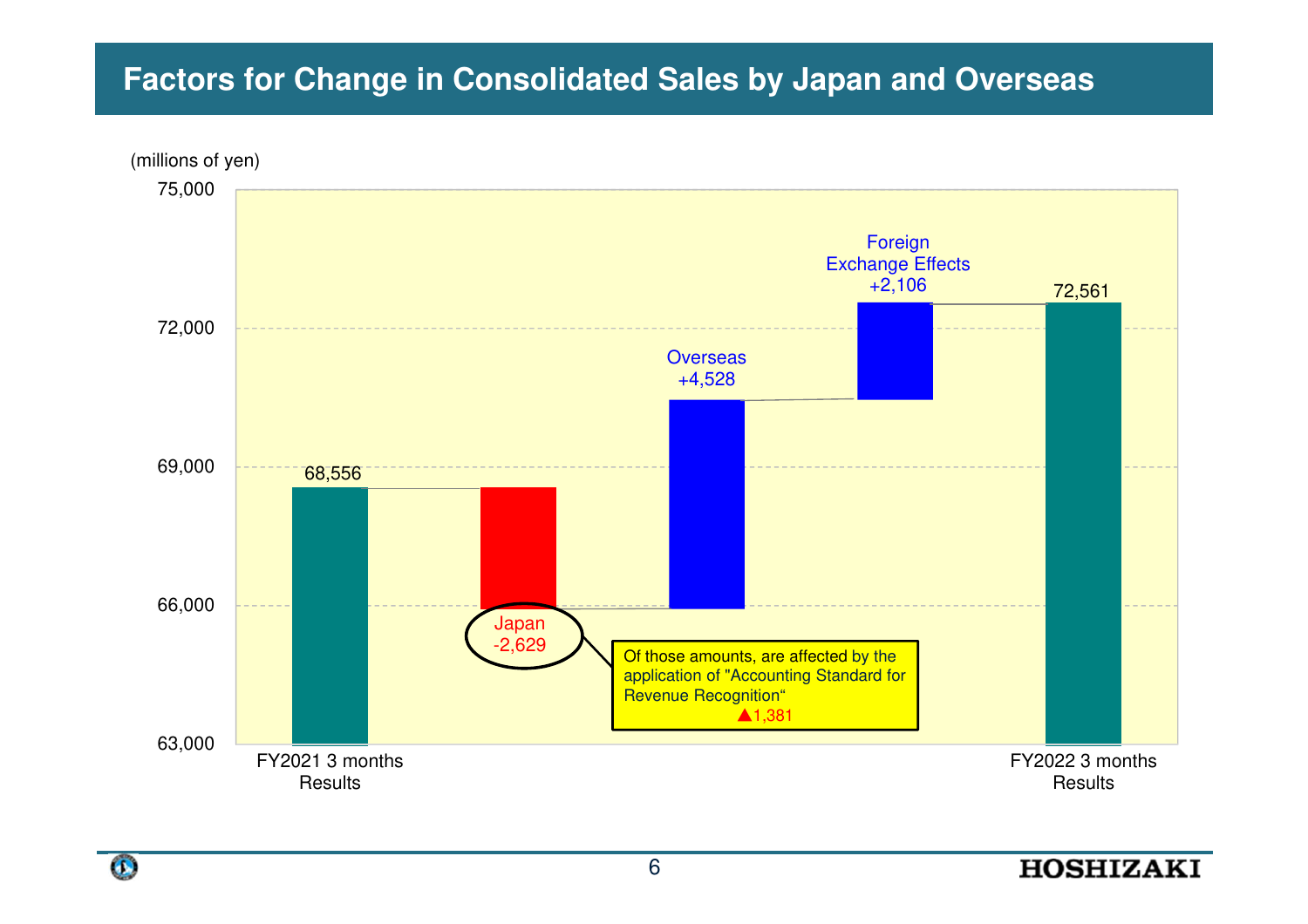## **Year-on-year Comparison of Sales by Reporting Segments**



\*Figures in parenthesis indicate component percentages.

\*Classified according to the location of the head offices. (e.g. Lancer Europe is included in "Americas")

(This is a classification for internal management control, and we use the same classification for reporting segments in the quarterly report.)

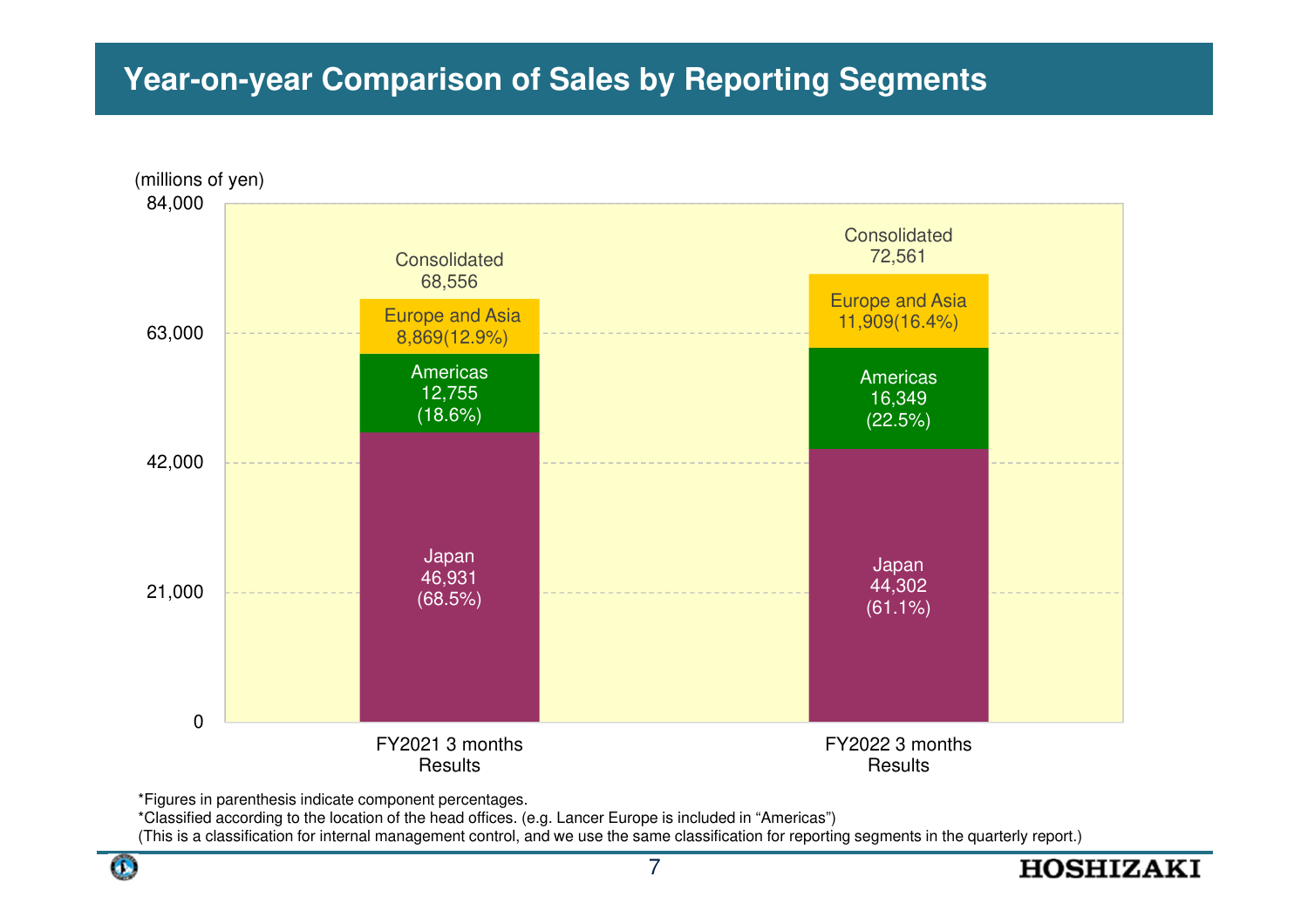# **Factors for Change in Consolidated Sales by Product Groups**



 $\bullet$ 

8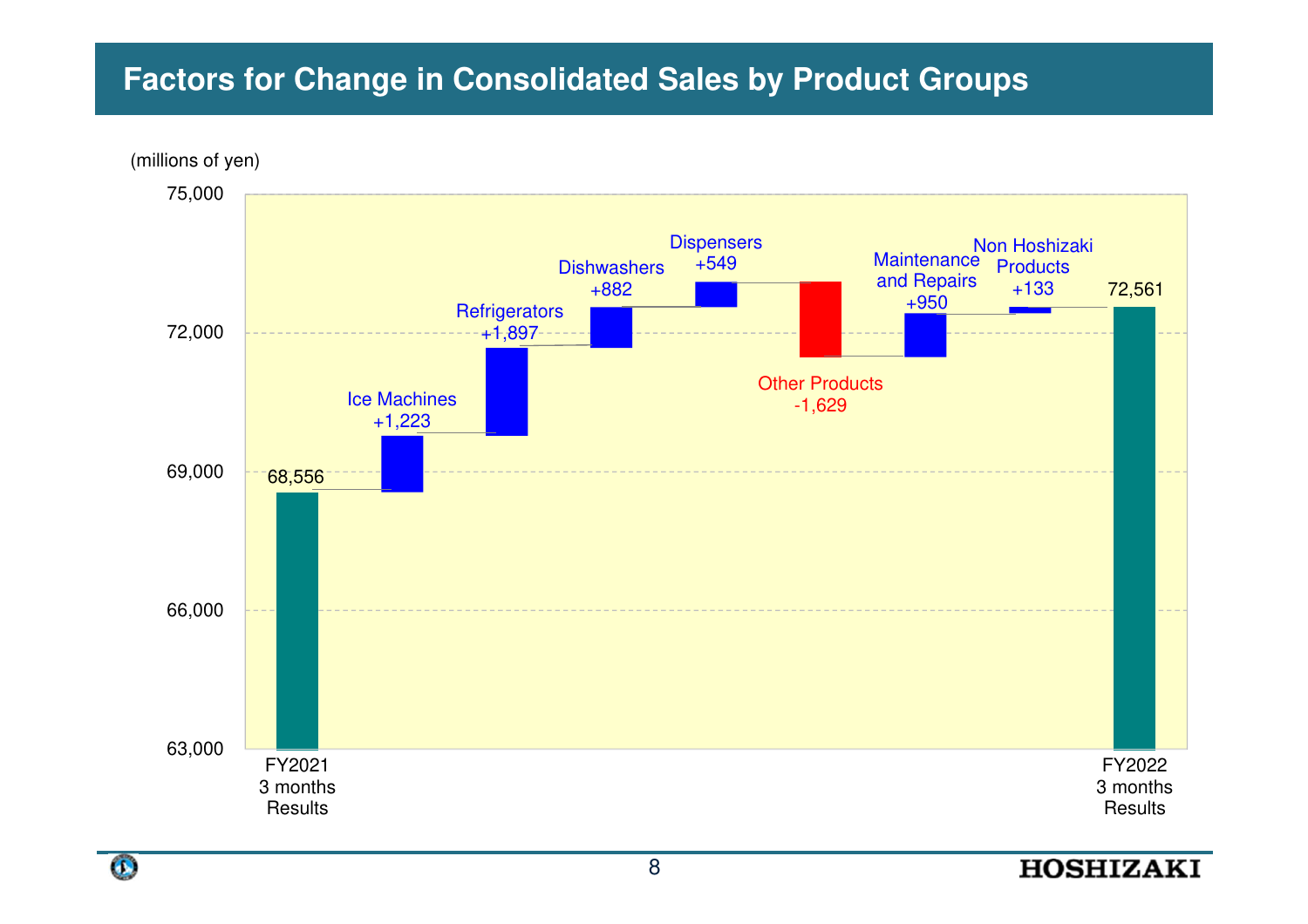## **Factors for Change in Consolidated Operating Income**



\*Percentages in parenthesis indicates changes in the ratio to sales.

**HOSHIZAKI**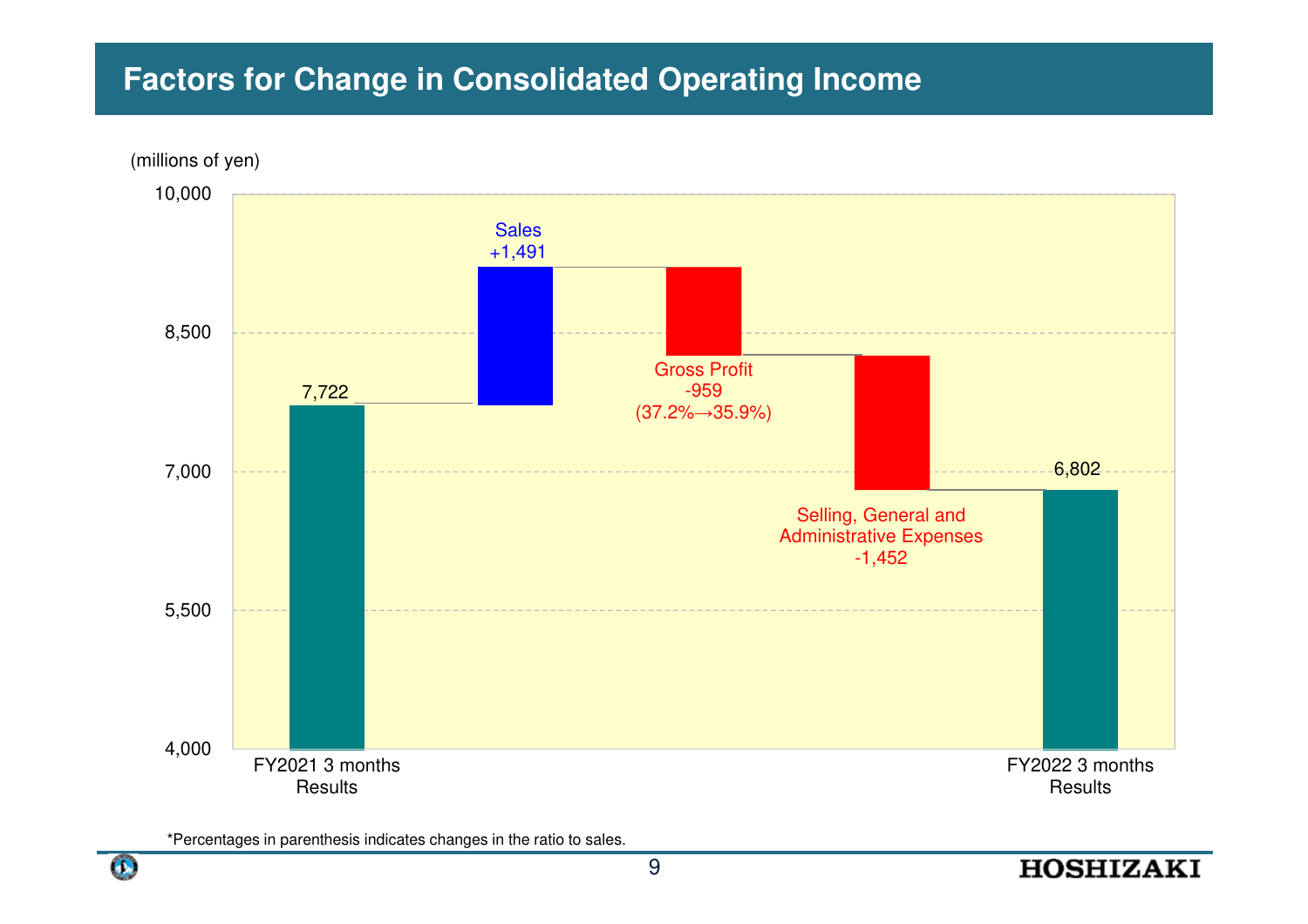## **Factors for Change in Consolidated Operating Incomeby Japan and Overseas**



10

 $\mathbf{G}$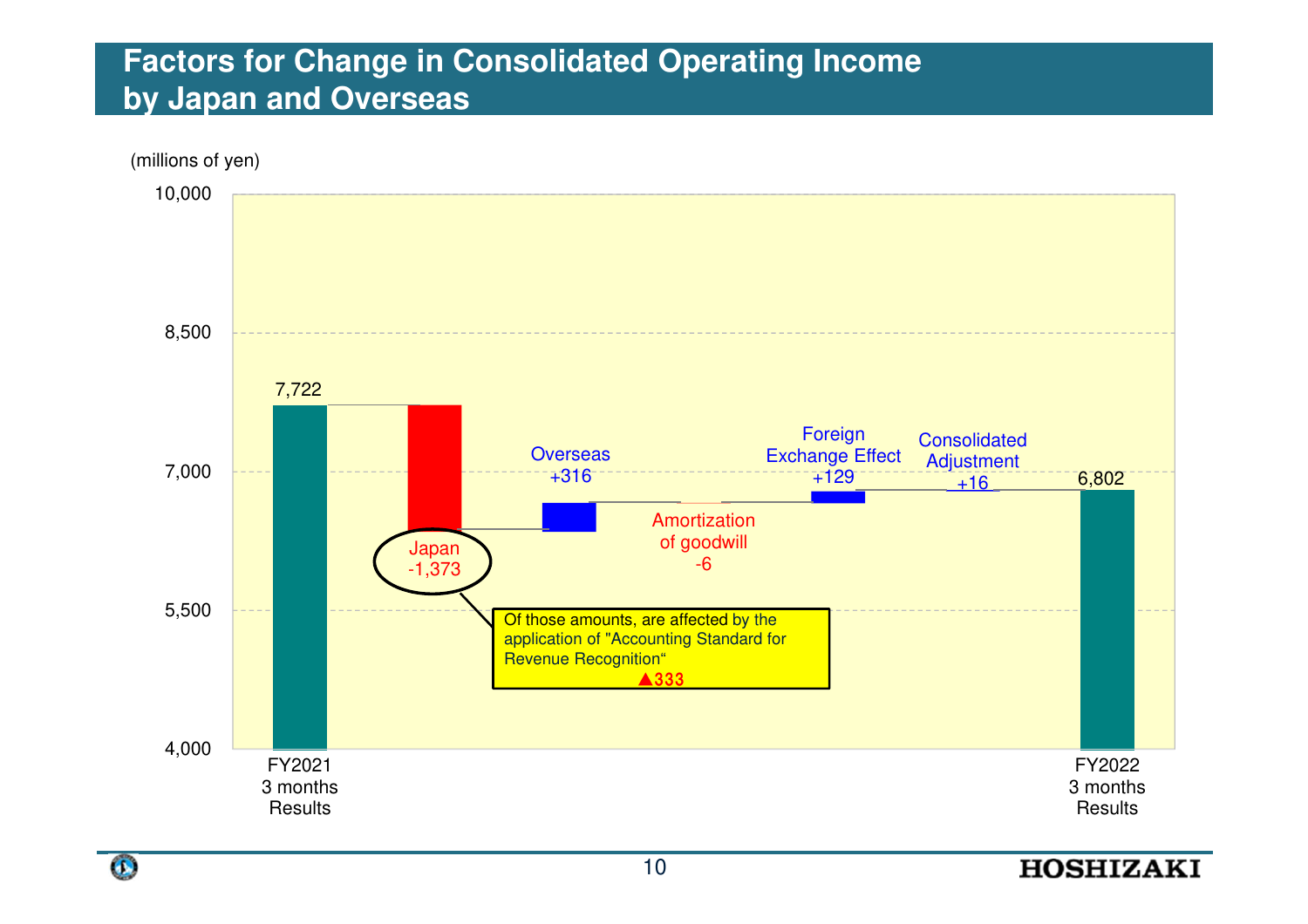## **Impact of Goodwill Amortization**





\*Percentages in parenthesis indicate operating income margin.

| (Millions of yen) |  |
|-------------------|--|
|                   |  |

| The recognition of goodwill and intangible assets                                                                              |                             |                      |                                                       |               | Amortization of goodwill and<br>intangible assets impairment |  |       |  |
|--------------------------------------------------------------------------------------------------------------------------------|-----------------------------|----------------------|-------------------------------------------------------|---------------|--------------------------------------------------------------|--|-------|--|
| •LANCER                                                                                                                        |                             |                      | (Feb.2006 M&A : 17,451 Amortized over 10-year period) | $\cdot$ Macom | (in 2014 :                                                   |  | 3,186 |  |
| $\cdot$ GRAM                                                                                                                   |                             |                      | (Sep.2008 M&A : 6,759 Amortized over 12-year period)  |               | (in 2015 :                                                   |  | 1,791 |  |
| $\cdot$ Western                                                                                                                |                             |                      | (Jan.2013 M&A : 2,198 Amortized over 10-year period)  | $\cdot$ GRAM  | (in 2017 :                                                   |  | 1,800 |  |
| $\boldsymbol{\prime\prime}$                                                                                                    | $\boldsymbol{\prime\prime}$ |                      | 2,439 One-time amortization)                          |               |                                                              |  |       |  |
| $\boldsymbol{\prime\prime}$                                                                                                    | $\boldsymbol{\prime\prime}$ |                      | 473 One-time amortization)                            |               |                                                              |  |       |  |
| •Jackson                                                                                                                       | (Jan.2013 M&A               | $\ddot{\cdot}$       | 1,006 One-time amortization )                         |               |                                                              |  |       |  |
| $\boldsymbol{\prime\prime}$                                                                                                    | $\boldsymbol{\prime\prime}$ | $\ddot{\phantom{0}}$ | 2,020 Amortized over 12-year period)                  |               |                                                              |  |       |  |
| $\cdot$ Macom                                                                                                                  | (Jul.2013 M&A               | $\ddot{\phantom{0}}$ | 6,690 Amortized over 15-year period)                  |               |                                                              |  |       |  |
| X The amount of goodwill and intangible assets are calculated using the foreign exchange rates at the time of the acquisitions |                             |                      |                                                       |               |                                                              |  |       |  |

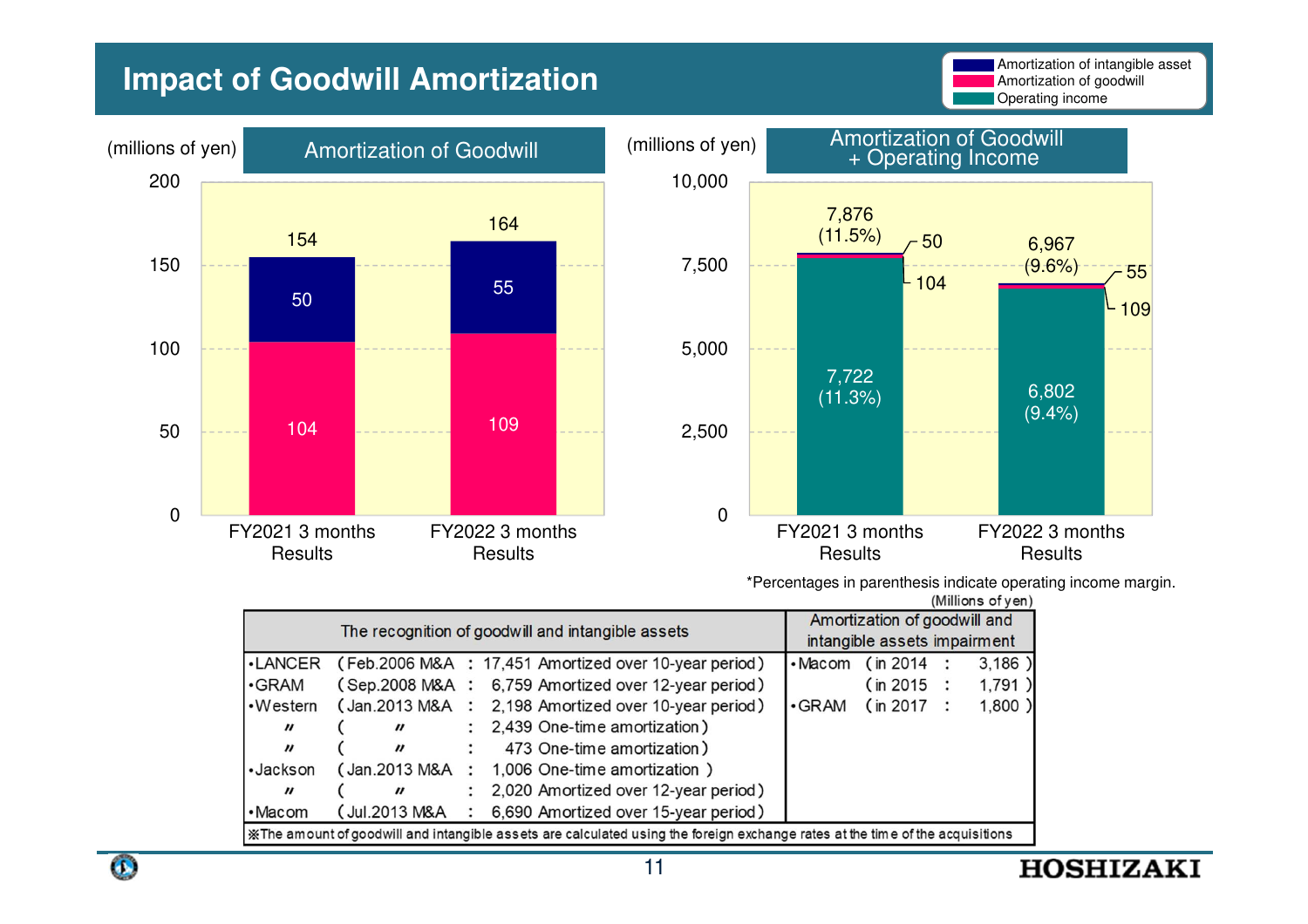## **Breakdown of Foreign Exchange Gain and Loss**

(millions of yen)



Deposits in foreign currencies

 \*The figures in parentheses show the movement of the exchange rate from the end of the previous FY to the end of the current period.

**HOSHIZAKI** 

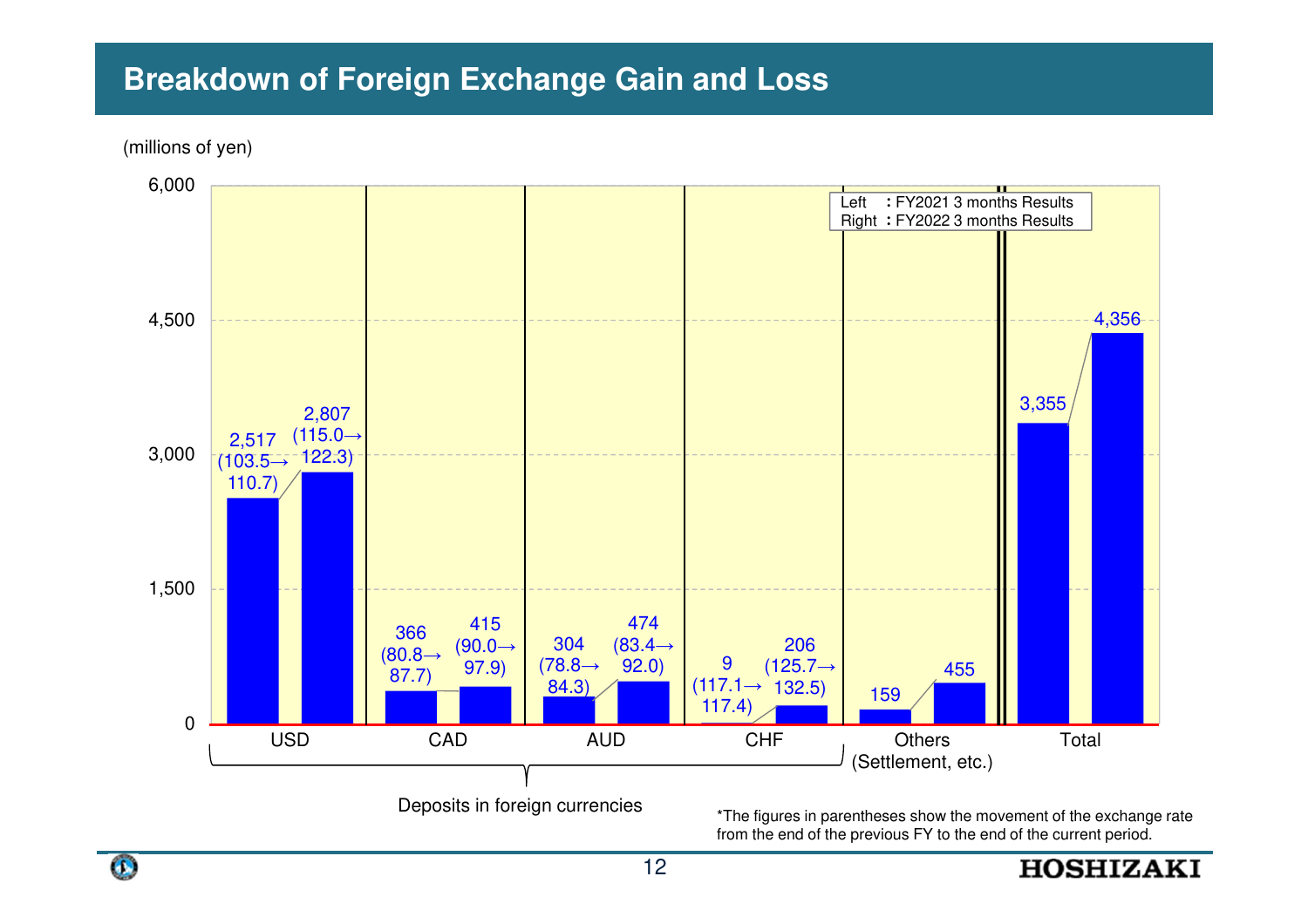# **Consolidated Balance Sheet**

|                                                     | As of December 31, 2021     |                                 | As of March 31, 2022        |                                 |                             |  |  |
|-----------------------------------------------------|-----------------------------|---------------------------------|-----------------------------|---------------------------------|-----------------------------|--|--|
|                                                     | Amount<br>(Millions of yen) | Component<br>percentage<br>(% ) | Amount<br>(Millions of yen) | Component<br>percentage<br>(% ) | Change<br>(Millions of yen) |  |  |
| <b>Current assets</b>                               | 310,645                     | 82.1                            | 316,911                     | 82.2                            | $+6,266$                    |  |  |
| (Cash and cash equivalents)                         | 240,723                     | 63.6                            | 232,635                     | 60.3                            | $-8,087$                    |  |  |
| (Notes and accounts)<br>receivable-trade)           | 31,120                      | 8.2                             | 41,827                      | 10.8                            | $+10,707$                   |  |  |
| (Inventory)                                         | 35,556                      | 9.4                             | 39,038                      | 10.1                            | $+3,481$                    |  |  |
| Non-current assets                                  | 67,823                      | 17.9                            | 68,649                      | 17.8                            | $+825$                      |  |  |
| <b>Total assets</b>                                 | 378,469                     | 100.0                           | 385,561                     | 100.0                           | $+7,091$                    |  |  |
| <b>Current liabilities</b>                          | 94,448                      | 25.0                            | 93,463                      | 24.2                            | $-985$                      |  |  |
| (Notes and accounts<br>payable-trade)               | 26,070                      | 6.9                             | 30,016                      | 7.8                             | $+3,946$                    |  |  |
| Non-current liabilities                             | 24,159                      | 6.4                             | 24,694                      | 6.4                             | $+535$                      |  |  |
| <b>Total liabilities</b>                            | 118,607                     | 31.3                            | 118,157                     | 30.6                            | $-450$                      |  |  |
| <b>Total net assets</b>                             | 259,862                     | 68.7                            | 267,403                     | 69.4                            | $+7,541$                    |  |  |
| Total liabilities and net assets                    | 378,469                     | 100.0                           | 385,561                     | 100.0                           | $+7,091$                    |  |  |
| Cash and deposits<br>(including long-term deposits) | 240,723                     |                                 | 232,635                     |                                 | $-8,087$                    |  |  |

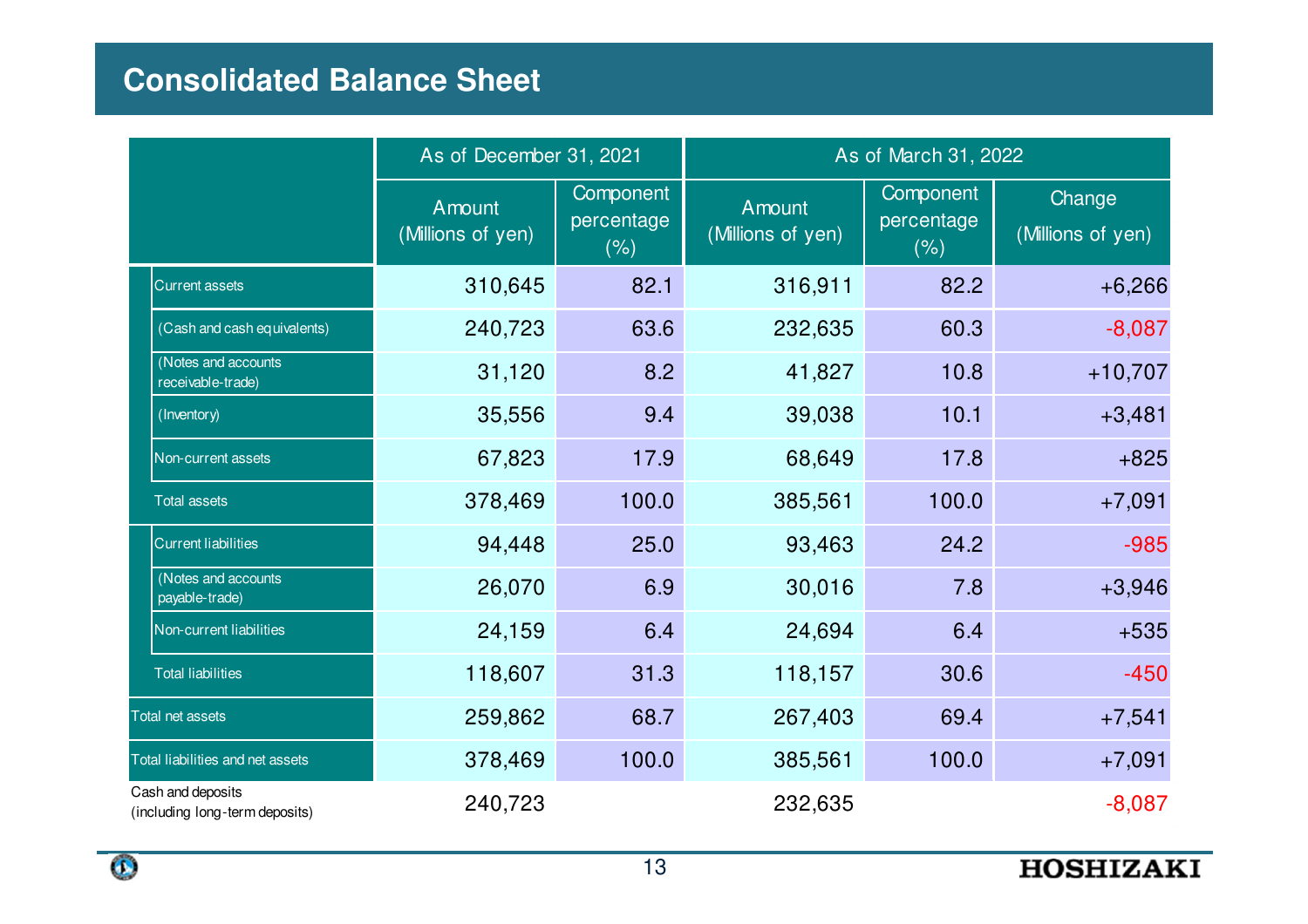## **Comparison of Consolidated Total Assets and Net Assets**



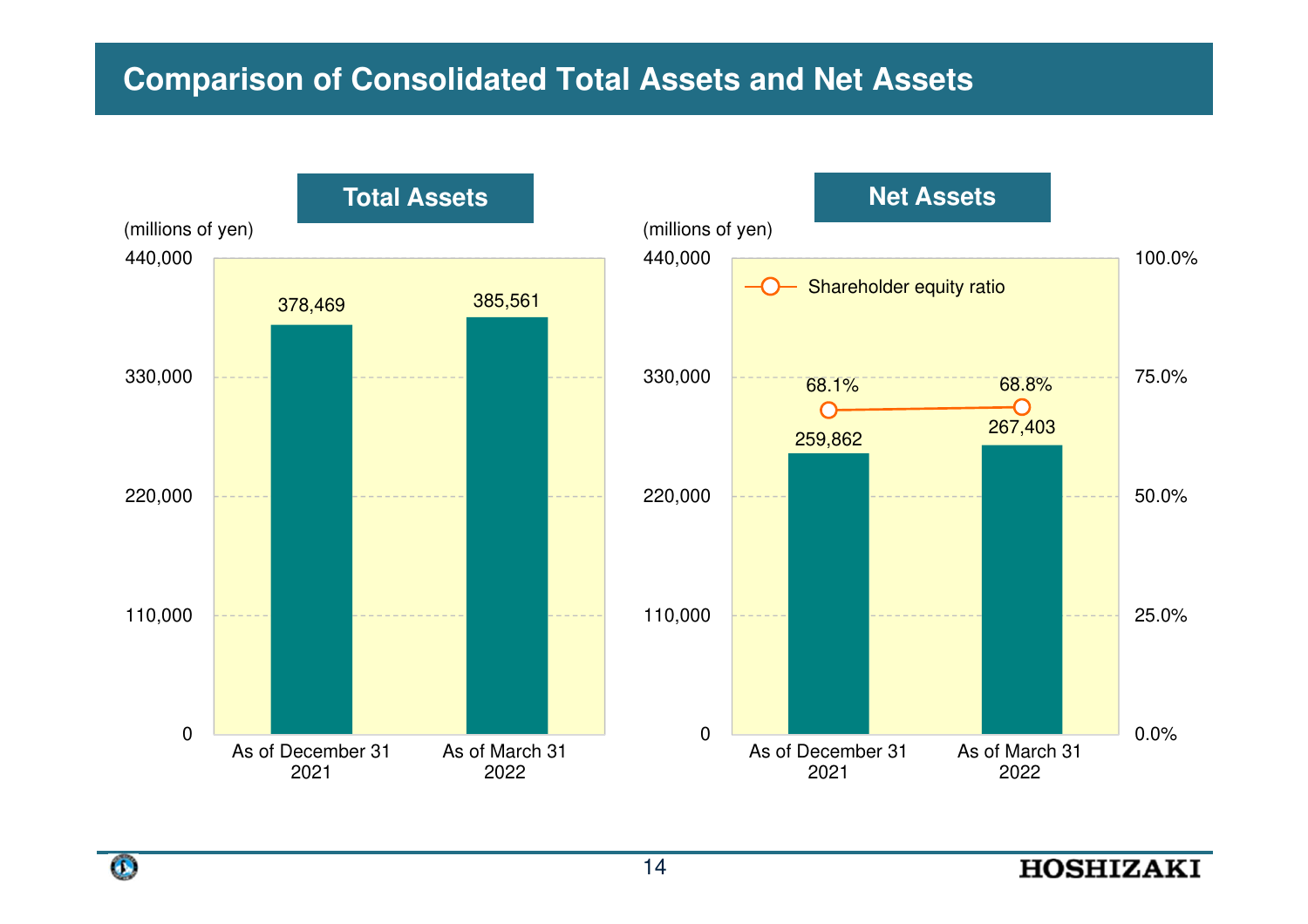

# **. Key Factors of Financial Results for FY 2022 1Q**

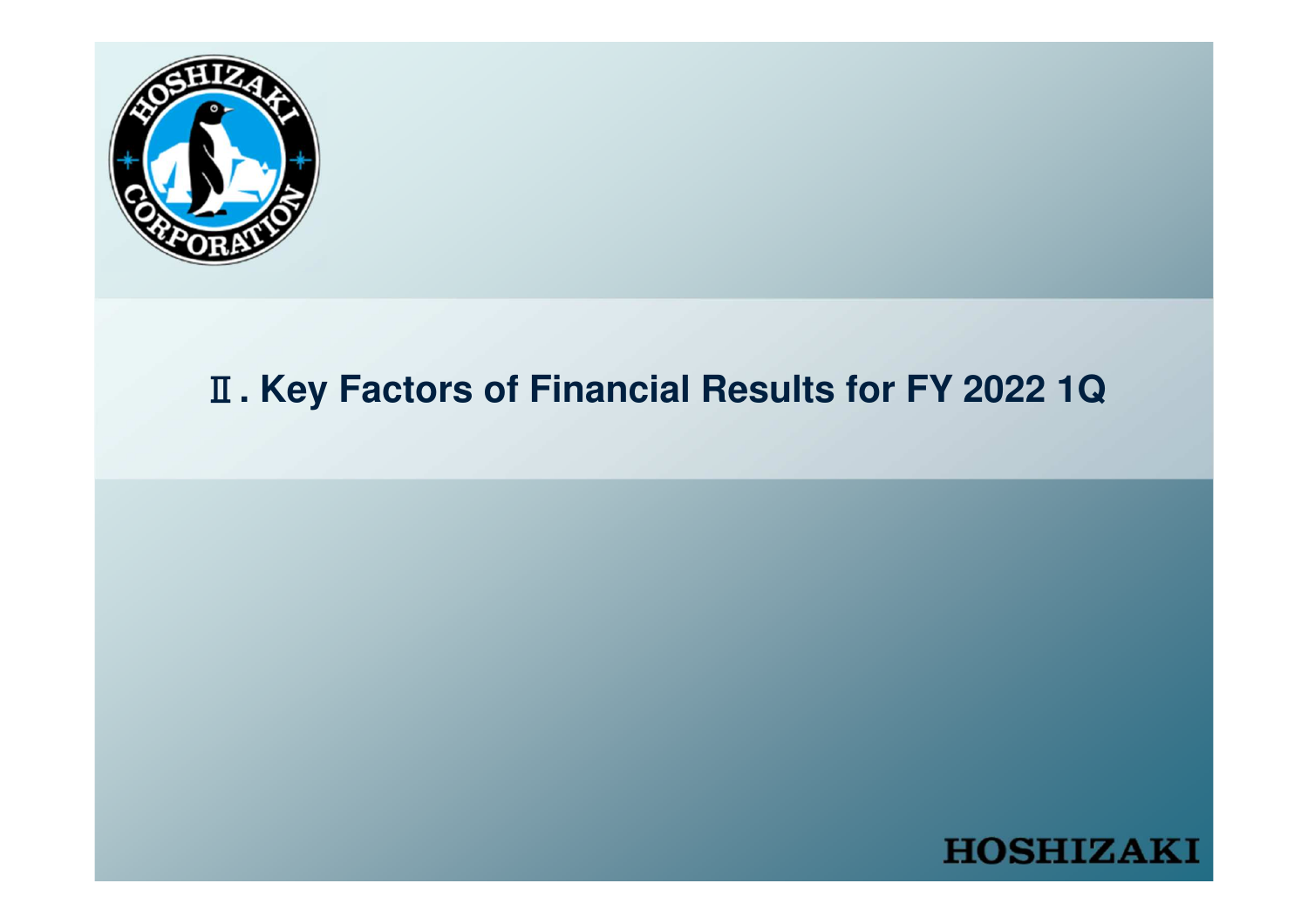# Japan : Number of Major Restaurant Chains(Year-on-year Change)<br>|-

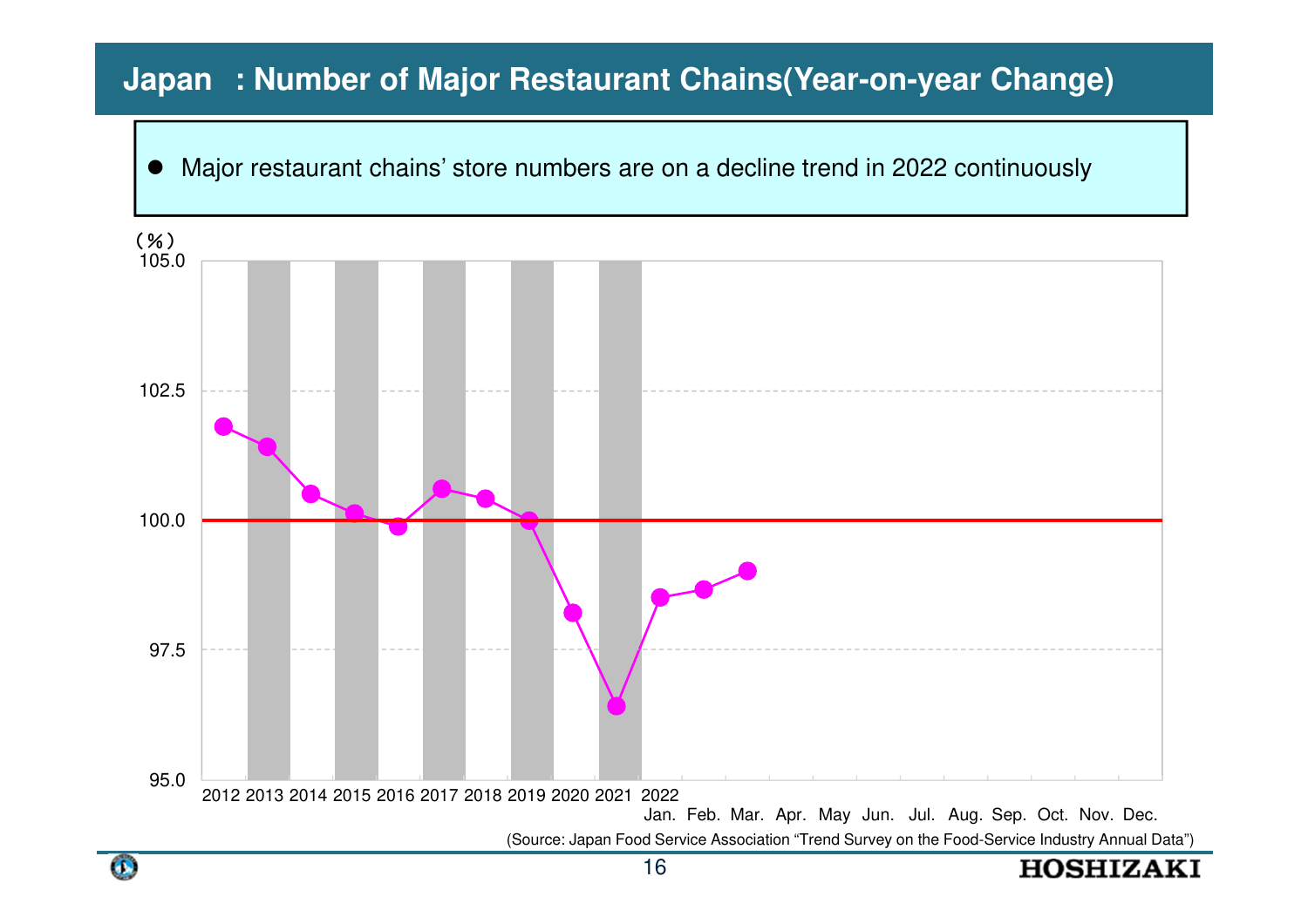# Japan : Sales of Major Restaurant Chains(Year-on-year Change)<br>
The Sales of Major Restaurant Chains(Year-on-year Change)

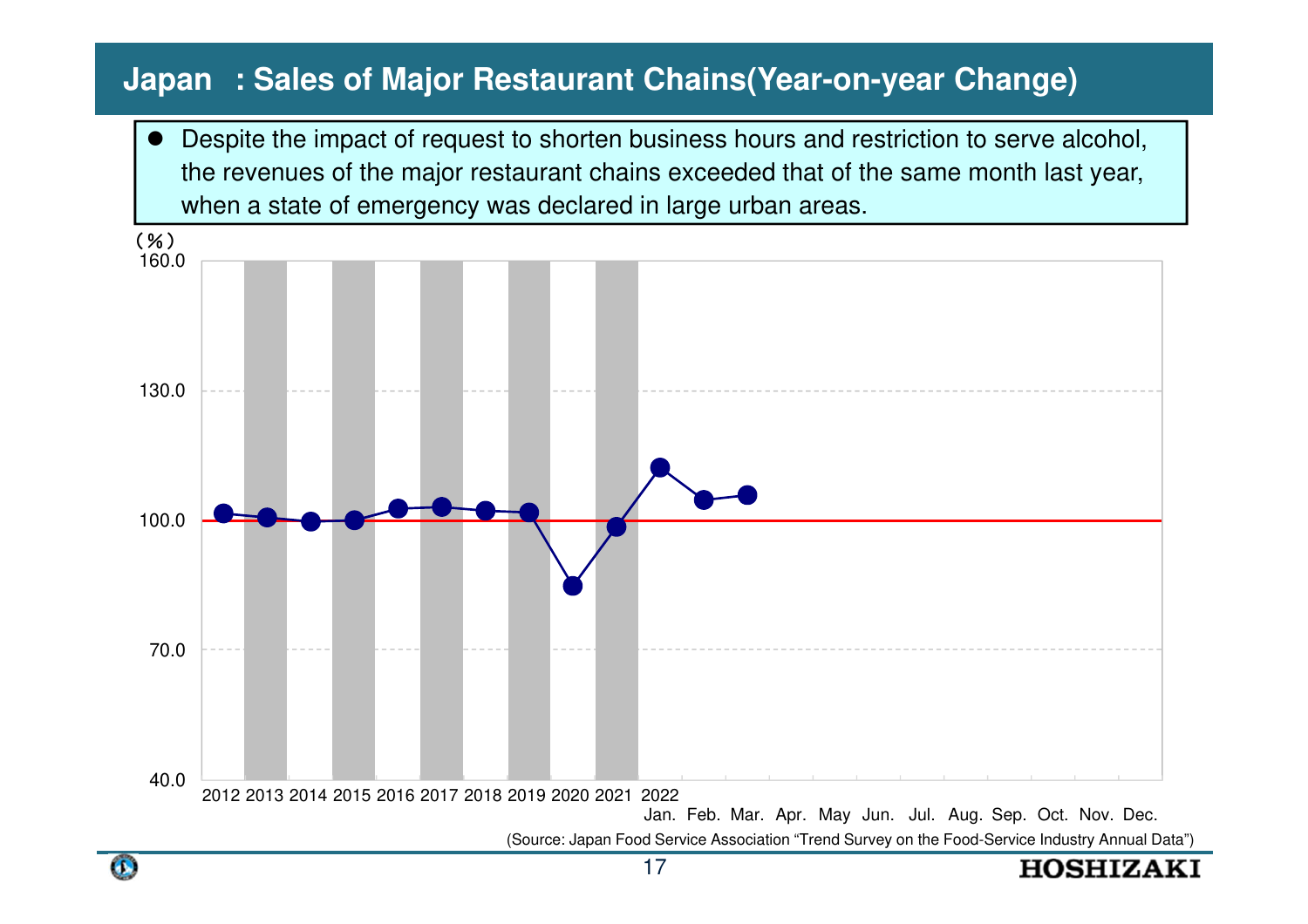#### apan : Sales by Type of Business in Major Restaurant Chains<br>(Year-on-year Change) **Japan : Sales by Type of Business in Major Restaurant Chains(Year-on-year Change)**

0 Take-out is becoming popular in the fast food business. The revenues exceeded 2019 level. But demand for other business categories have continued to be sluggish. It has been above the same month last year, but is still below before COVID-19 level.



**HOSHIZAKI**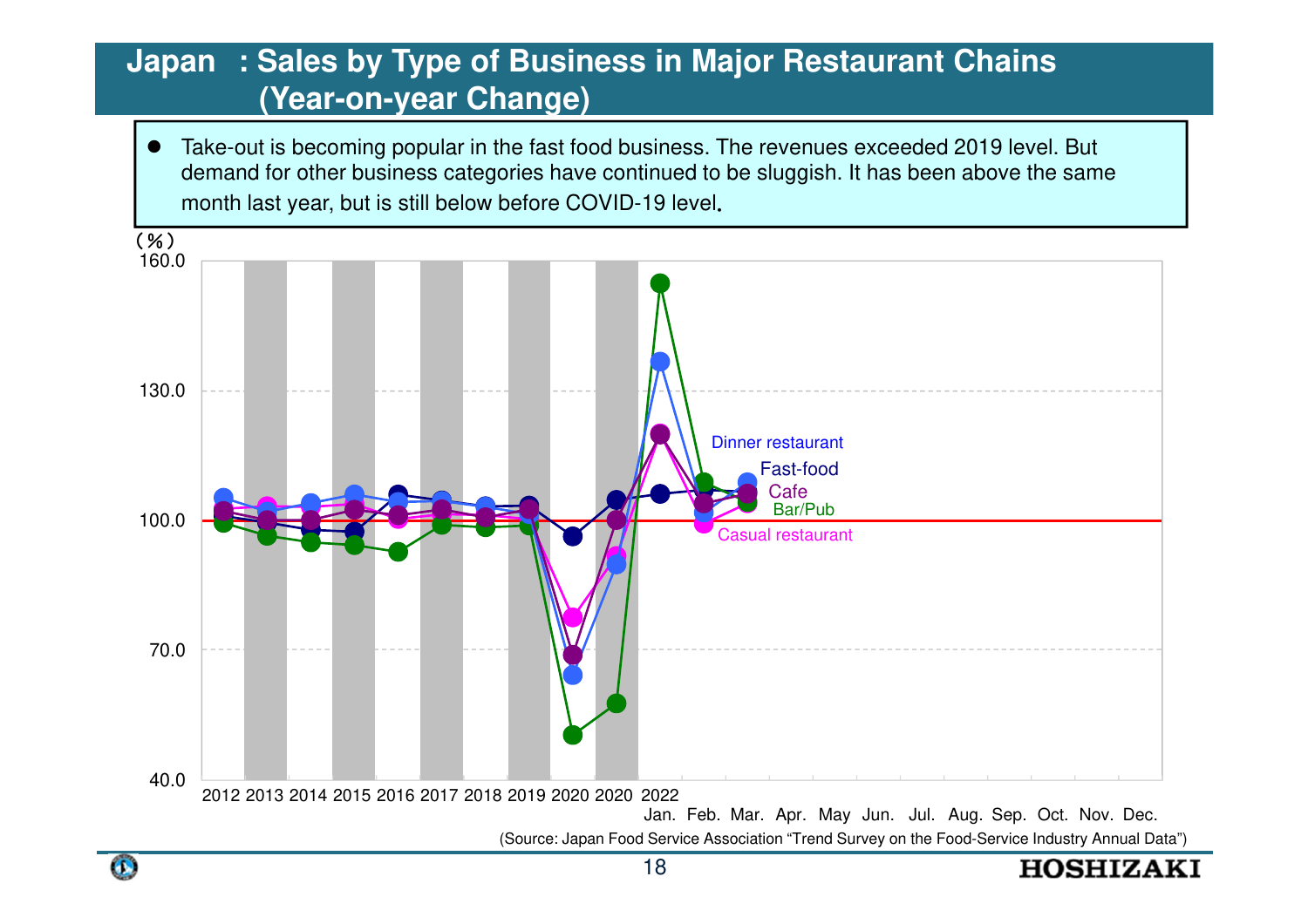## **Japan : Year-on-Year Change in Sales**



 $\bullet$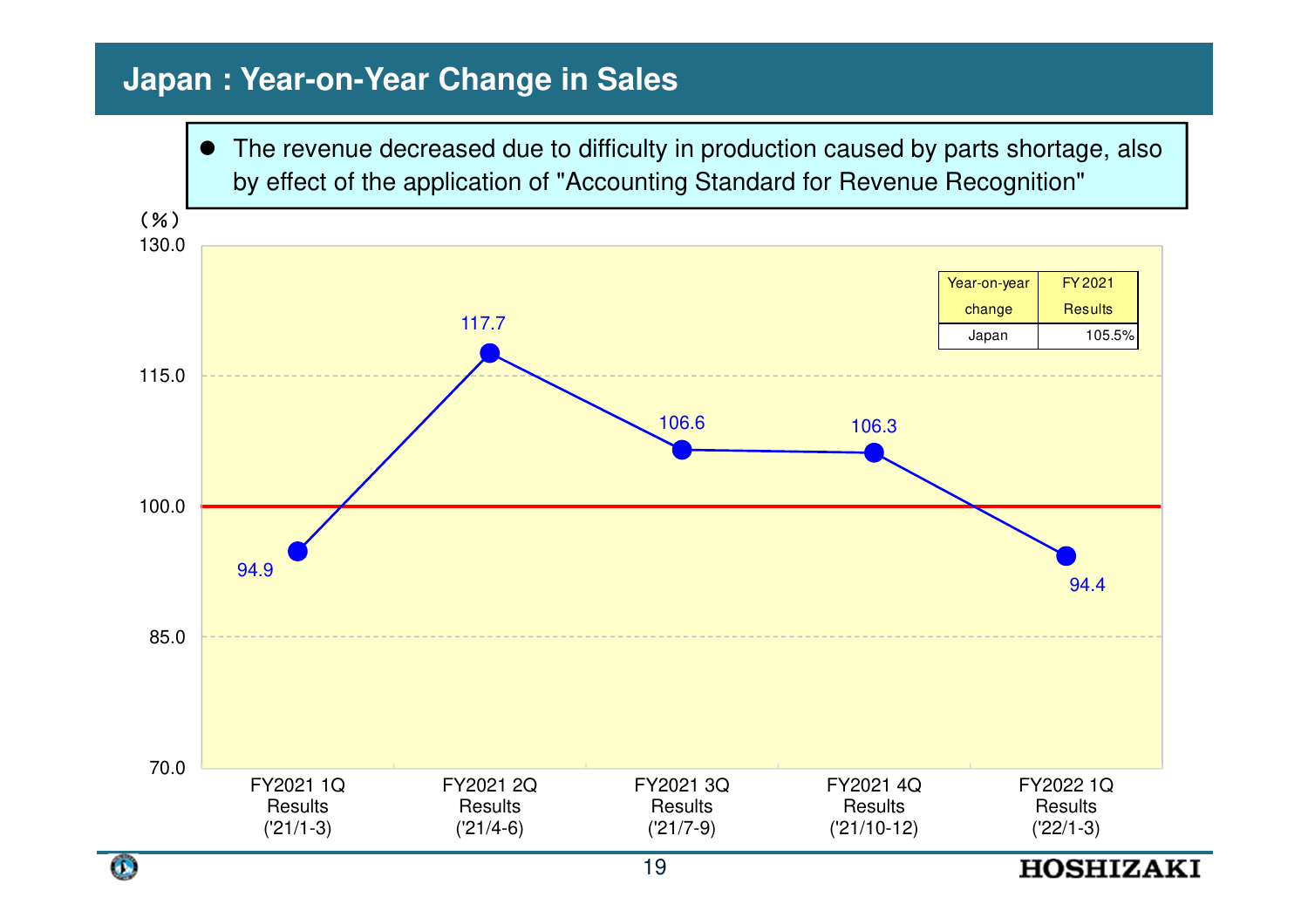# Overseas. Tear-Oir rear Onlange in Jaies<br>An IDV Bacic and Loool Curronov **Overseas : Year-on-Year Change in Sales on JPY Basis and Local Currency Basis**





#### **HOSHIZAKI**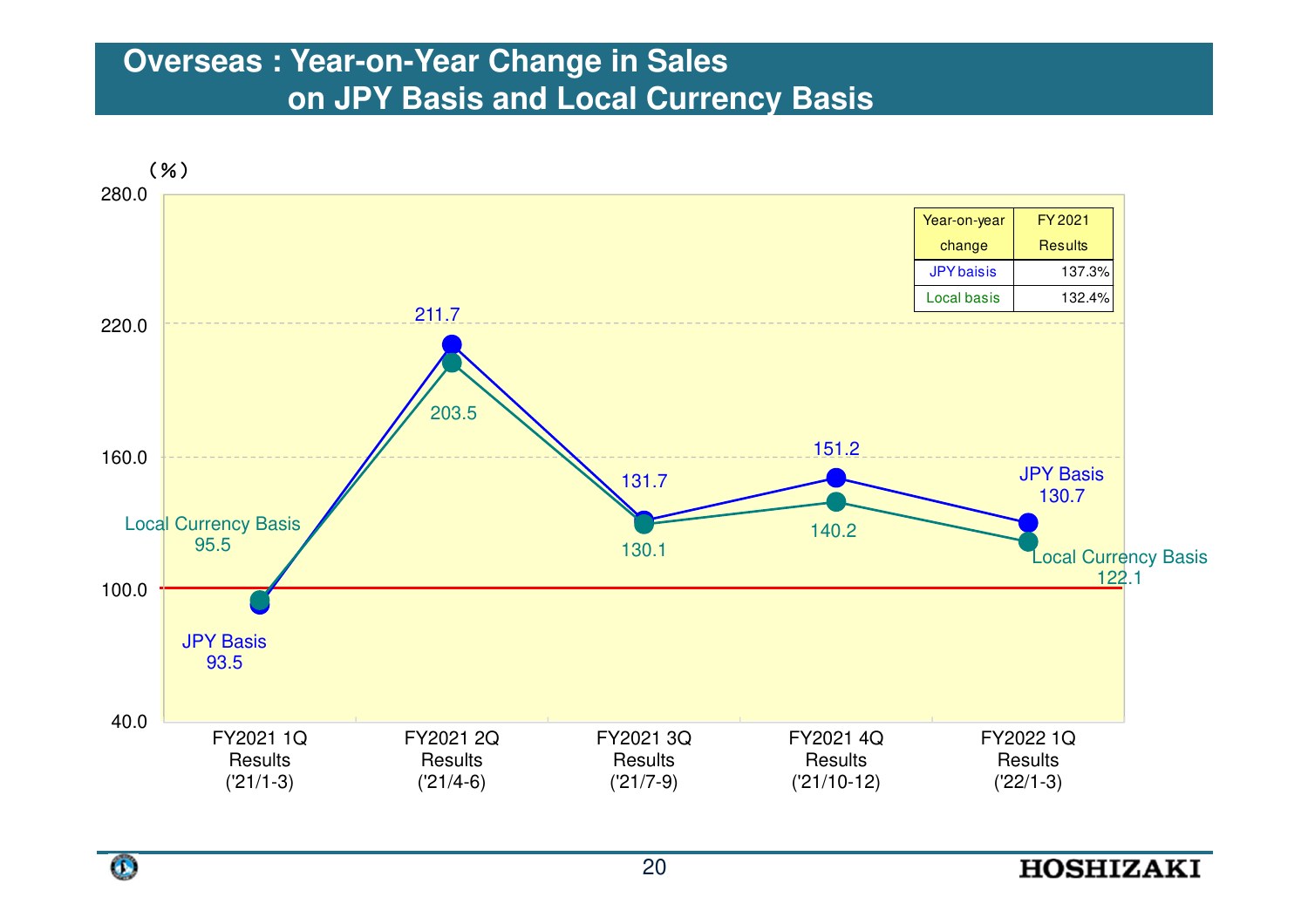# **Overseas : \*Year-on-Year Change in Sales by Area on JPY Basis**



\*Classified according to the location of the head offices. (e.g. Lancer Europe is included in Americas)

(This is a classification for internal management control, and we use the same classification for reporting segments in the quarterly report.)

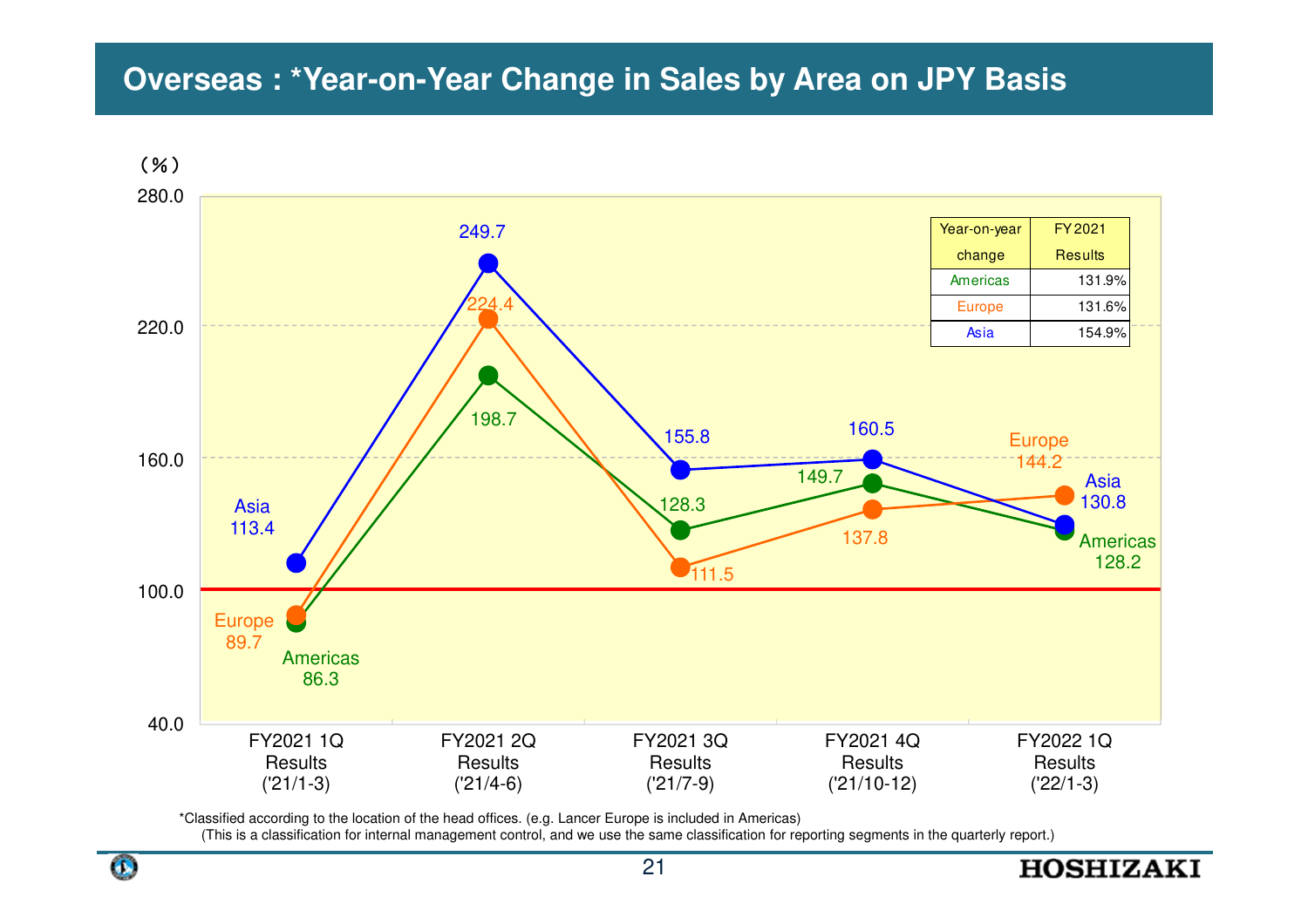# **Overseas : \*Year-on-Year Change in Sales on Local Currency Basis**



\*Classified according to the location of the head offices. (e.g. Lancer Europe is included in Americas)

(This is a classification for internal management control, and we use the same classification for reporting segments in the quarterly report.)



**HOSHIZAKI**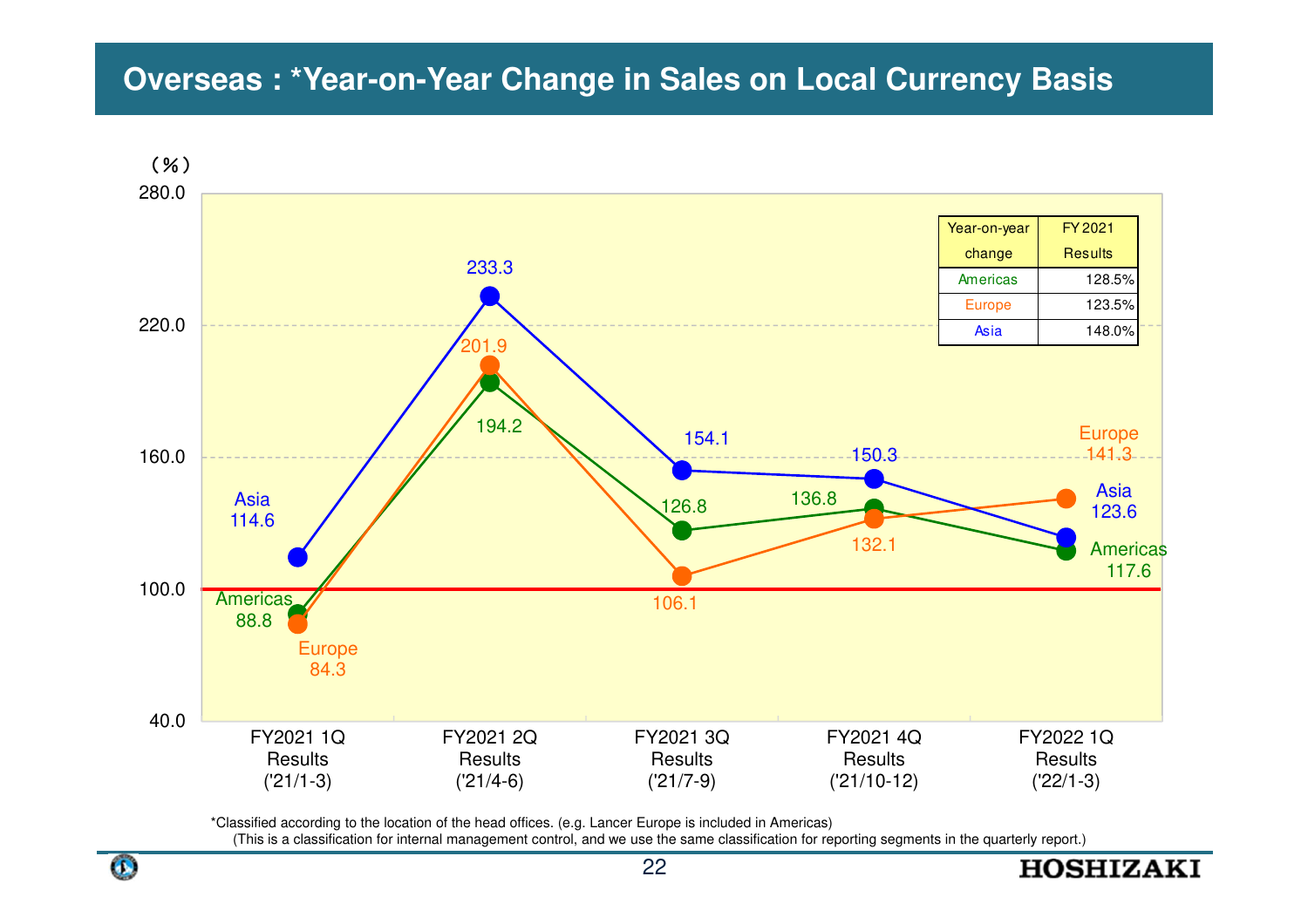

# Ⅲ.**Business Forecast for FY 2022**

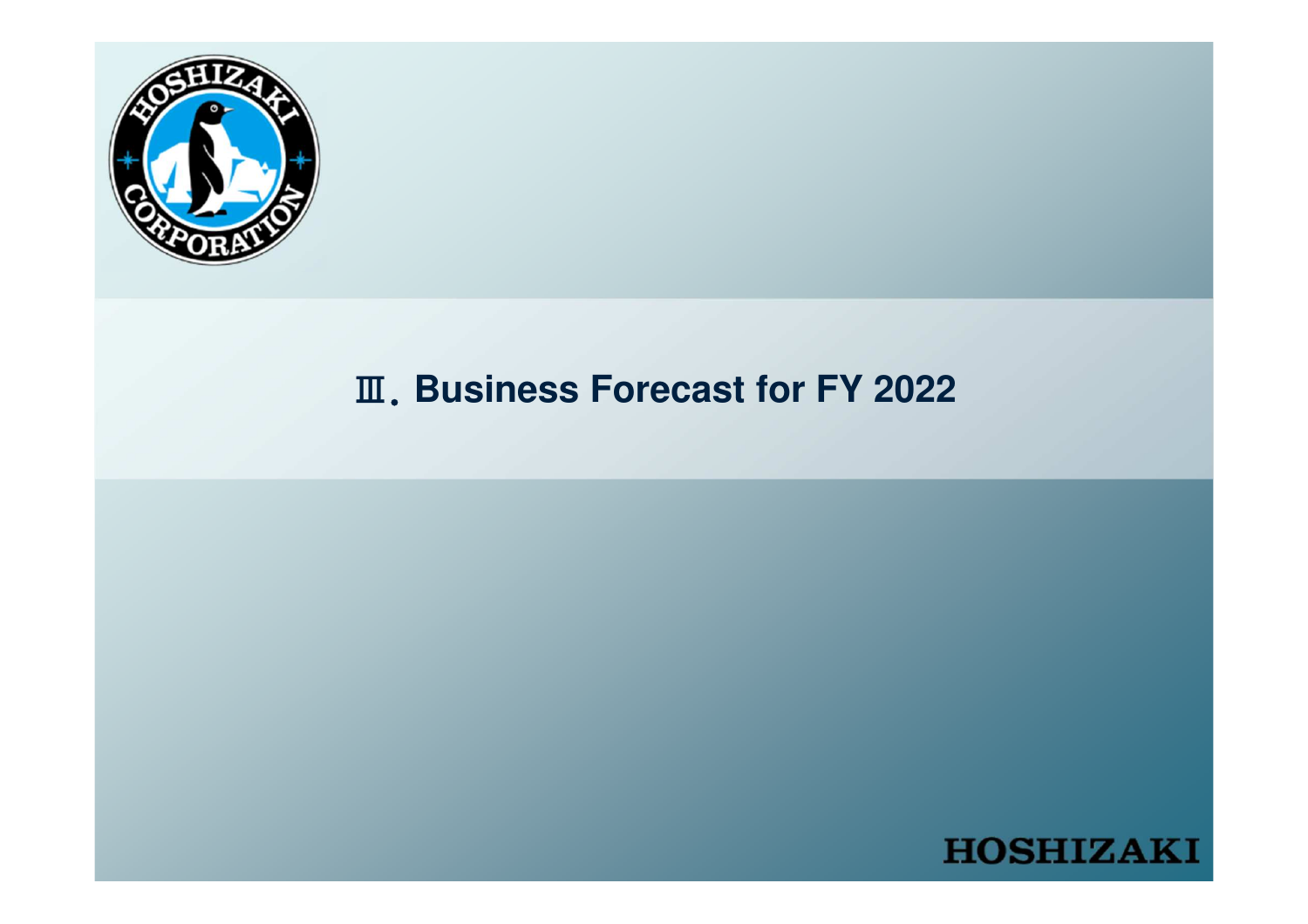### **Summary of Business Forecast in FY 2022**

- **Contract Contract Contract Contract Contract Contract Contract Contract Contract Contract Contract Contract C**  Sales: 290.0 billion yen (increase by 5.7% year-on-year)
	- □ Japan: Sales 180.2 billion yen (increase by 2.8%)
	- Overseas: Sales 109.8 billion yen (increase by 10.7%)
	- Overseas sales ratio: 37.9% (increase by 1.8pt)
	- In Japan, unlike in Europe and the Americas, there is no clear sign that infection of Omicron mutant virus<br>Will step, However Year on vear sales forecast will be 102.8% due to sales effects in restaurant market will stop. However Year-on-year sales forecast will be 102.8% due to sales efforts in restaurant market and developing in non-restaurant market, despite a risk of worsening business performances by government's requesting of shorten business hours and restriction of serving alcohol.
	- $\Box$  In Overseas, Year-on-year sales will be 110.7% (including the sales of BREMA which is planned to be acquired) due to market recovery in various countries, despite risks of parts and materials supply acquired) due to market recovery in various countries, despite risks of parts and materials supply.
	- Exchange rates (average of the period) assumption: 110 yen per US dollar, 130 yen per Euro, 1.51 yen<br>nor ladian Bunee per Indian Rupee
- Operating Income: 26.5 billion yen (increase by 6.3%)
	- Despite continuous price increase of raw materials, will pursue work effectiveness and production<br>improvement activities to realize cest dewn in both Japan and eversoes. improvement activities to realize cost-down in both Japan and overseas
- Ordinary income: 27.2 billion yen (decrease by 12.7%)
	- □ Not included foreign exchange gains or losses on deposits in foreign currencies (Posted foreign aver animation was in fiscal 2021) exchange gains of 5.3 billion yen in fiscal 2021).
- **Profit attributable to owners of parent: 18.9 billion yen (decrease by 12.8%)**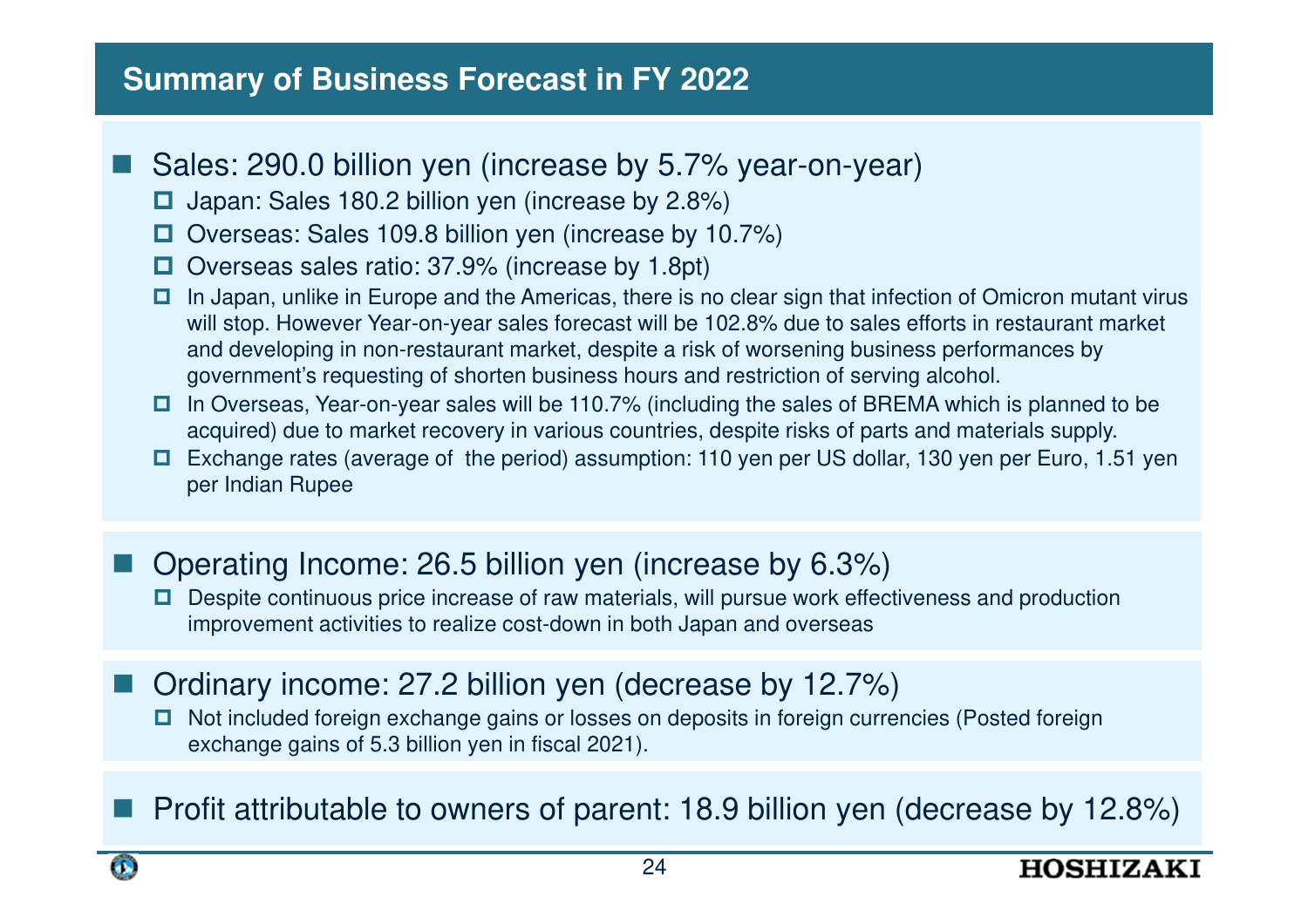# **Business Forecast for FY 2022**

|                                                 | FY 2020<br>results             |                    | FY2021<br>results              |                    | FY 2022 forecast<br>forecast<br>(February 9, 2022) |                    |                                 |                                    |  |
|-------------------------------------------------|--------------------------------|--------------------|--------------------------------|--------------------|----------------------------------------------------|--------------------|---------------------------------|------------------------------------|--|
|                                                 | Amount<br>(Millions<br>of yen) | Percentage<br>(% ) | Amount<br>(Millions<br>of yen) | Percentage<br>(% ) | <b>Amount</b><br>(Millions<br>of yen)              | Percentage<br>(% ) | Change<br>(Millions)<br>of yen) | Year-on-year<br>Percentage<br>(% ) |  |
| <b>Sales</b>                                    | 238,314                        | 100.0              | 274,419                        | 100.0              | 290,000                                            | 100.0              | 15,580                          | 105.7                              |  |
| Cost of sales                                   | 149,261                        | 62.6               | 174,727                        | 63.7               | 185,500                                            | 64.0               | 10,772                          | 106.2                              |  |
| <b>Gross profit</b>                             | 89,053                         | 37.4               | 99,691                         | 36.3               | 104,500                                            | 36.0               | 4,808                           | 104.8                              |  |
| Selling, general and<br>administrative expenses | 70,605                         | 29.6               | 74,760                         | 27.2               | 78,000                                             | 26.9               | 3,239                           | 104.3                              |  |
| Operating income                                | 18,447                         | 7.7                | 24,931                         | 9.1                | 26,500                                             | 9.1                | 1,568                           | 106.3                              |  |
| Ordinary income                                 | 17,420                         | 7.3                | 31,165                         | 11.4               | 27,200                                             | 9.4                | $-3,965$                        | 87.3                               |  |
| Profit attributable<br>to owners of parent      | 11,442                         | 4.8                | 21,679                         | 7.9                | 18,900                                             | 6.5                | $-2,779$                        | 87.2                               |  |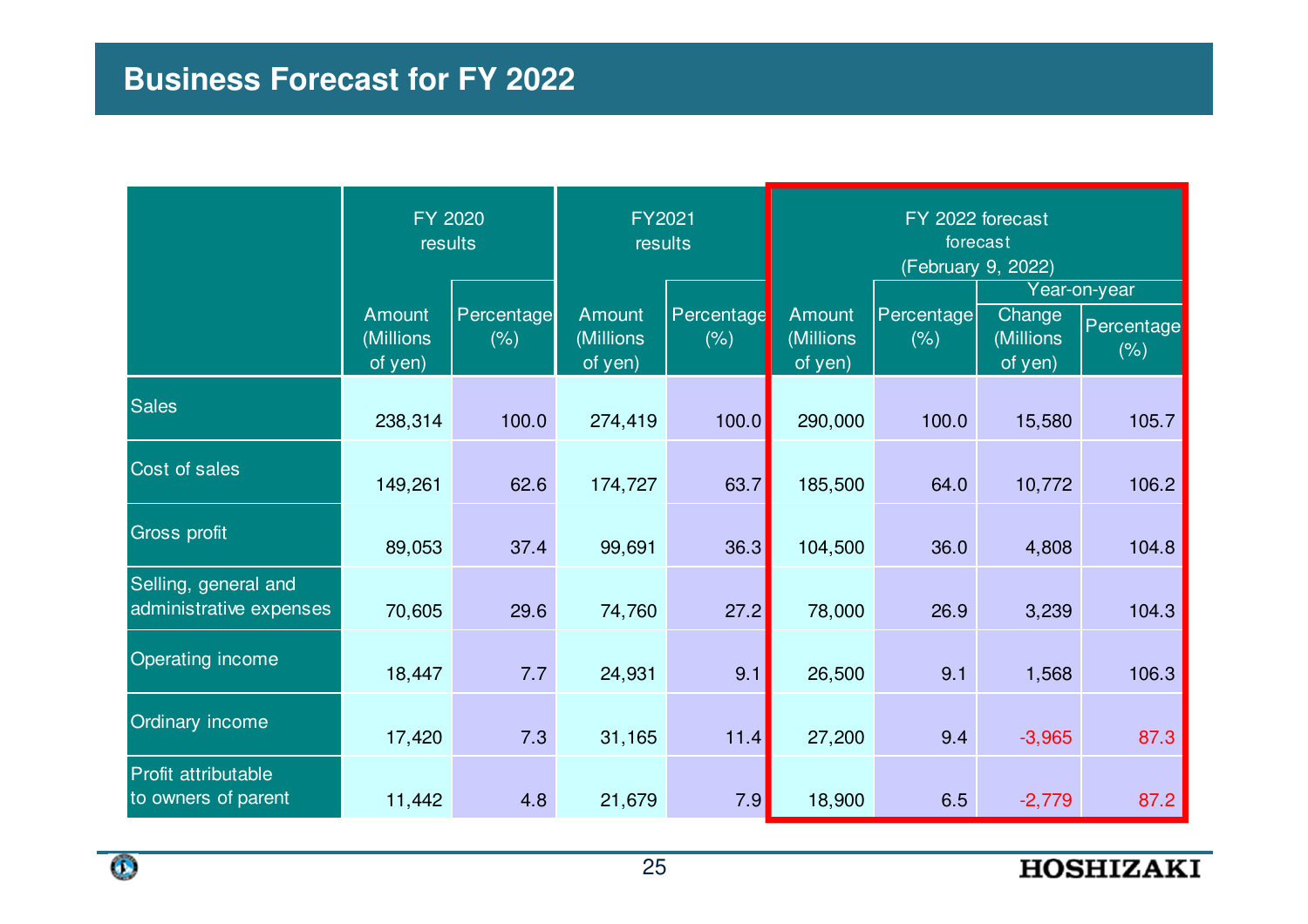

# **V. Company Profile and Overview Business**

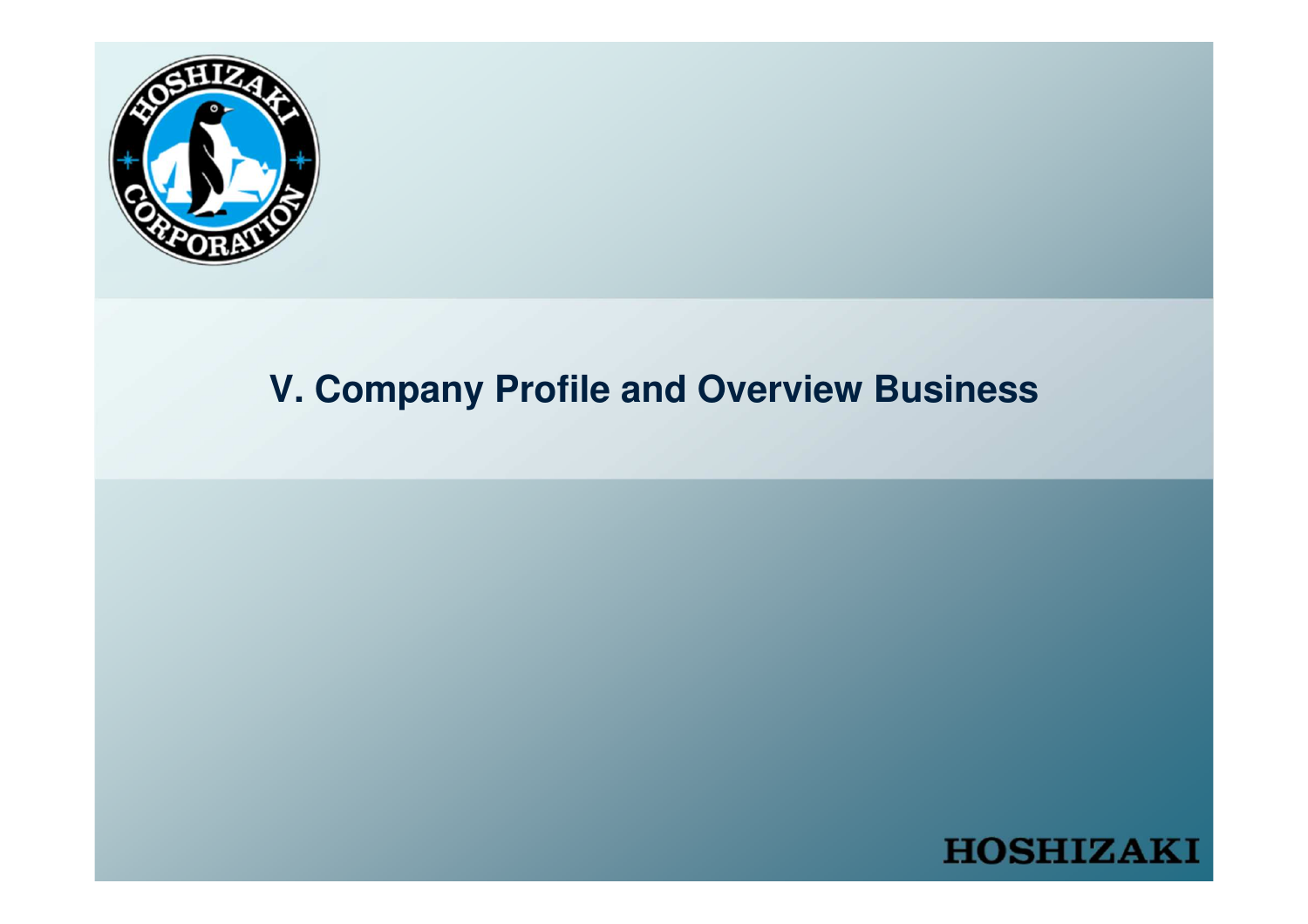## **Company Profile**

- m. Company name : HOSHIZAKI CORPORATION
- L. Head Office : 3-16 Minamiyakata, Sakae-cho, Toyoake-shi, Aichi
- L. Representative : Yasuhiro Kobayashi,

Representative Director, President & COO

Establishment : February 1947



- Business : Research and development, manufacturing and sales of commercial kitchen appliances & equipment.
- Capital stock : 8,052 million yen (As of December 31, 2021)
- L. Consolidated business performance : Sales : 274,419 million yen<br>
(Fiscal Year ended December 31, 2021) Operating profit : 24,931 million yen (Fiscal Year ended December 31, 2021) $: 24,931$  million yen Profit attributable to owners of parent : 21,679 million yen(\*Net income is attributable to shareholders of the parent company.)
- Number of consolidated group companies : 51 companies (18 companies in Japan, 15 companies in Americas, 18 companies in Europe and Asia)(As of March 31, 2022 \*Including HOSHIZAKI CORPORATION)
- Number of employees : 1,206 persons (HOSHIZAKI CORPORATION)

12,992 persons (Group total) (As of March 31, 2022)

Number of sales offices in Japan : 434 places (As of December 31, 2021)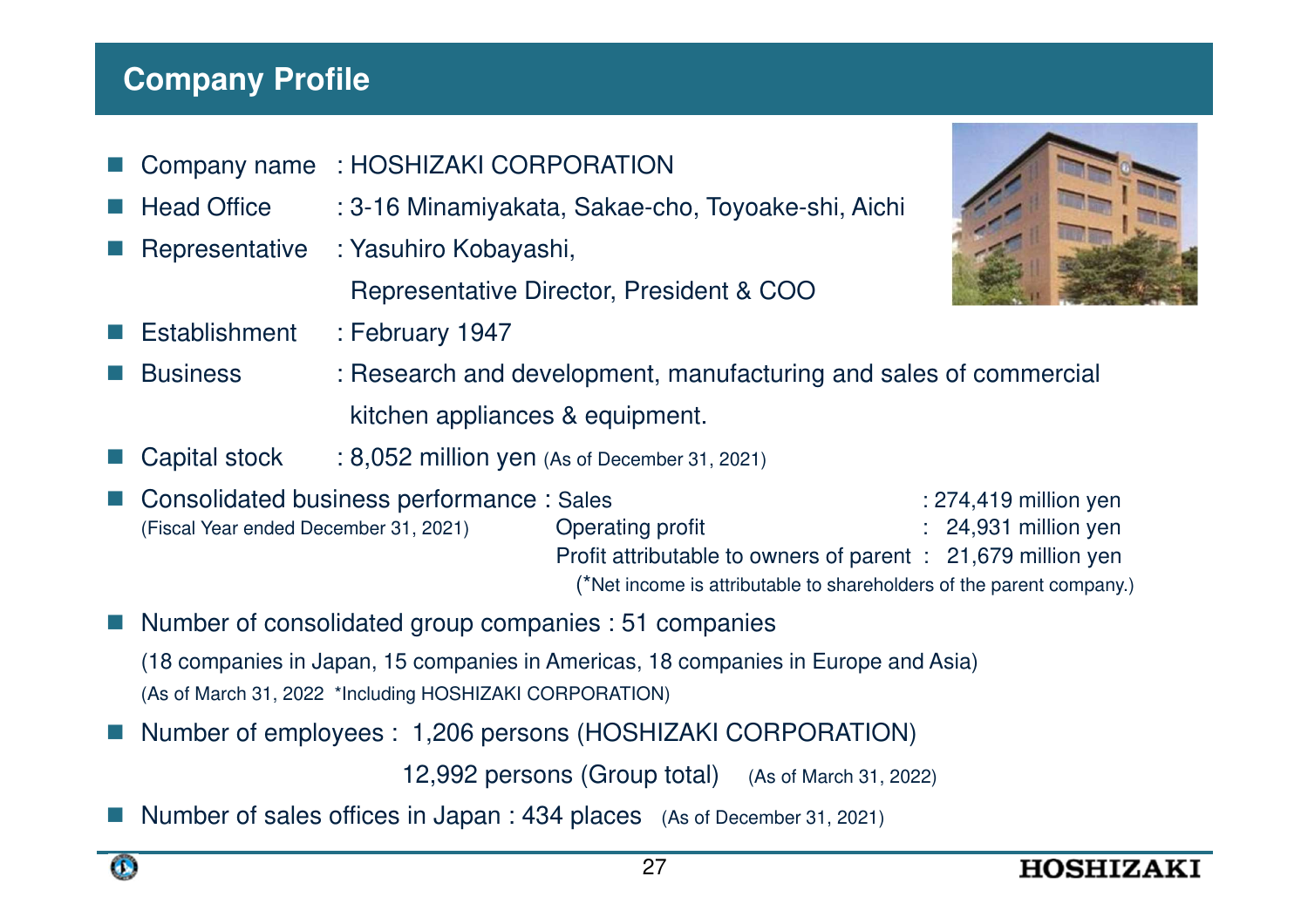## **Global Network, Production and Sales Offices**



Œ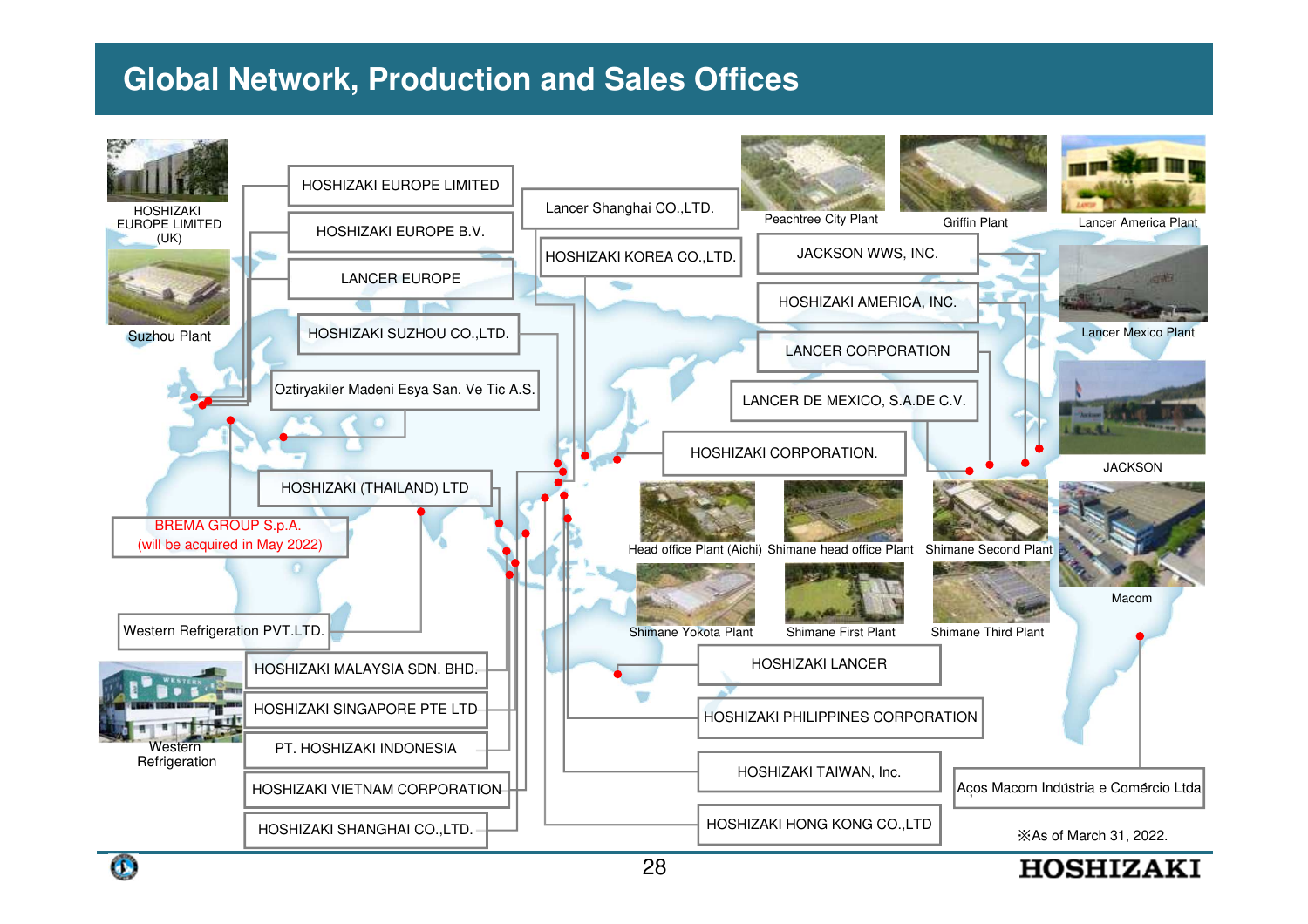### **Main Product Group and Sales Breakdown**



Œ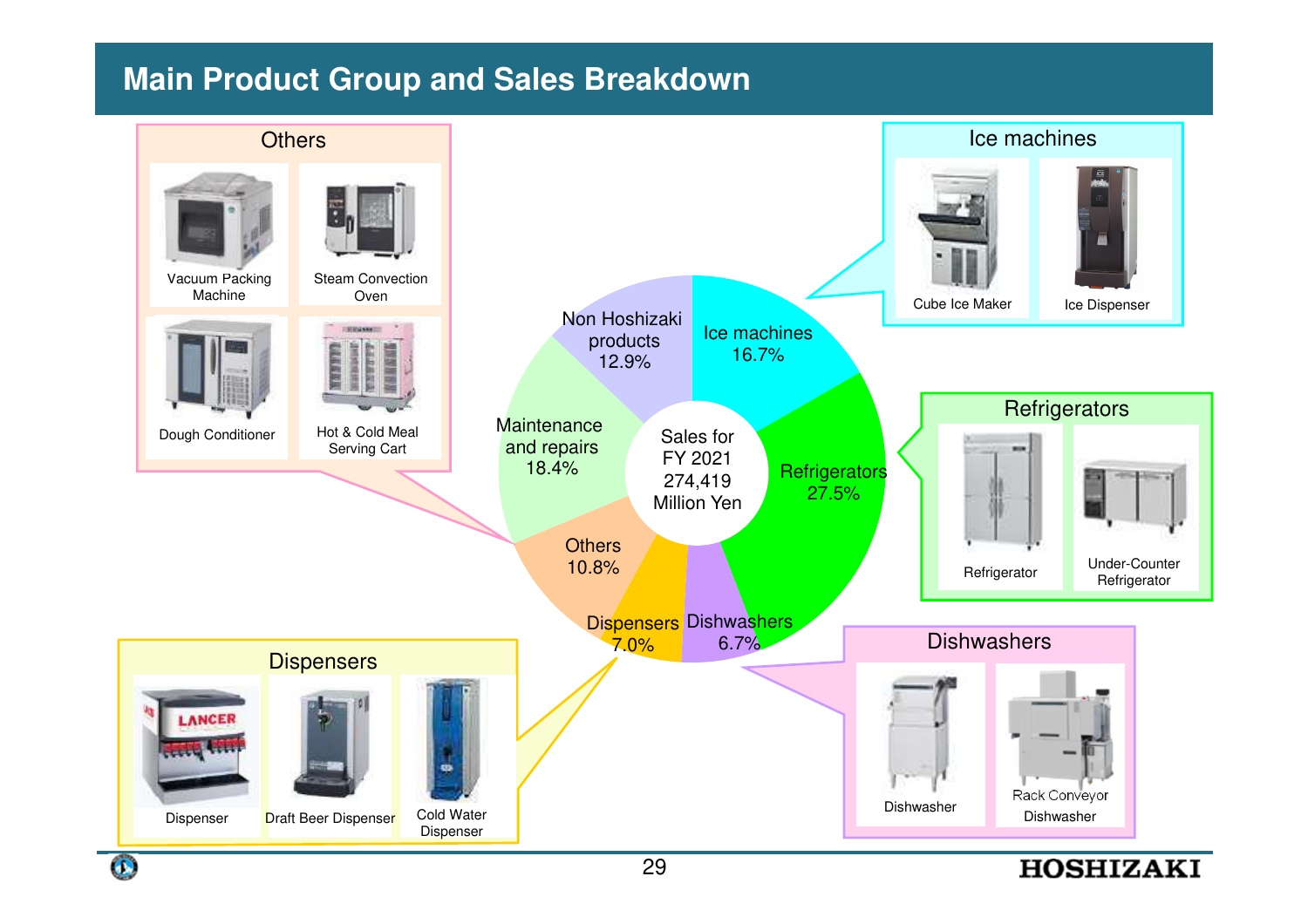### **Long-term Business Performance Consolidated Basis**



\* Recorded a record sales and operating income.

※12 months conversion